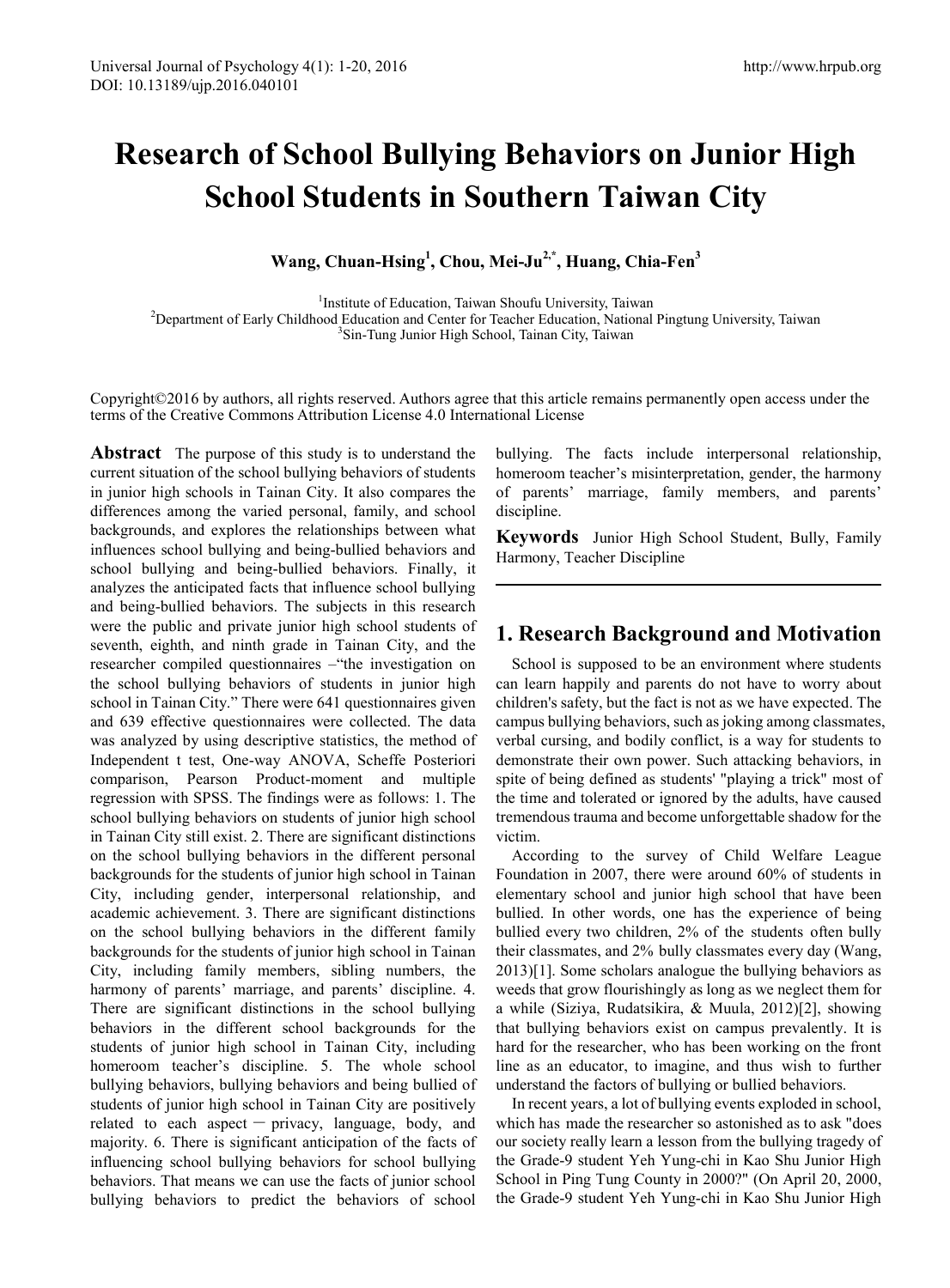School told his teacher that he wanted to go to the toilet 5 minutes before the class ended, but he went without returning to class anymore. After class, it was found that he lied in blood. After investigation, it was found that Yeh Yung-chi dared not go to toilet in class break time because of his feminine characteristics--other boy students were always trying to take off his pants to check his gender, so that he always went to toilet before class time was over.) Nonetheless, there are still numerous bullying events left undiscovered. Take Taipei City as example, the survey in 2008 presented that a total of 3378 students claimed that they had ever been beat or extorted, although there were only 24 bullying events according to school's reports (Bollmer et al, 2006; Gini, 2006; Ttofi, & Farrington, 2011)[3][4][5], which proves the severity of campus bullying events and the private property that makes them hard to be aware of.

In order to demonstrate the government's determination to anti-bully, Legislative Yuan passed "the Eight Amendment of Educational Fundamental Act" in October, 2011, adding the article that the government should protect the students from being invaded by the "bullying behaviors" when they receive education in school. The Legislative Yuan read the third times and passed the amended article that regulated that in addition to protecting students' learning right, education receiving right, body autonomy right, and personality development right, students should be free from any bodily punishment and bullying behaviors that damage their body and mind. Besides, in regard of the preventive mechanism, treating process, and other norms of bullying behaviors, the central authority educational administration organ is empowered to regulate the rules for enforcement (Berger, 2007; Georgiou, & Stavrinides, 2013)[6][7].

Actually, school violence has always been existing on campus. Owing to school violence events getting increasingly common and worsening, it becomes the focus of Taiwan government and public (Carlyle & Steinman, 2007)[8]. On the basis of Olweus, & Limber (2010)[9] and Rigby (2008)[10], and River et al (2009)[11], school violence is getting everybody's attention, which involves ordinary time and place, brutal measures, and more and more teachers become the victims, showing people's neglect of moral norms and laws and regulations.

Research (Bender, & Losel, 2011; Glew, Fan, Katon, & Rivara, 2008; Nation, et al, 2008; Lund et al,  $2009$ [12][13][14][15] has pointed that from social learning theoretical perspective, imitation is the core for children to solve their socio-psychological crisis, since in living surroundings, children obtain most knowledge through observation and imitation of others, and the adults and society in turn provide modeling in children's daily life. By means of observing and imitating the adults, children learn the solution to problems. Research (Williams, & Guerra, 2007; Due, & Holstein, 2008; Allison et al, 2009)[16][18] proposes that a series of behaviors of walking over the weak on campus are a process and result of bullying from home, school, to the society in the future. That is to say, occurrence of school bullying is derived from the socialized occasion

they contact earliest in their life--home. Most parents love their children and are patient with them. Unfortunately, some parents do not provide care they should do; some ignore their kids, and others even abuse them. Parents' educating patterns will have profound influence on children's development of body and mind, and even on their adaptation of life in the future as well as their violence attacking behaviors. (Kartal, & Bilgin, 2009; Thornberg, 2011)[19][20] School is the second place for children to learn socialization, and class is the main field where children learn in school. Homeroom teacher is the core figure who operates class atmosphere, so his/her faith or leading methods will have an influence on students' behaviors and learning. Some homeroom teachers realize their influence and power over students, so they speak and act carefully. Contrarily, some homeroom teachers are so aware of their ultimate power that they maneuver power to intimidate students as the bullier. Authoritative and collectivized thinking methods result in human value distorted severely in the educational system (Beaty, & Alexeyev, 2008).[21]

Occurrence of bullying may come from influence of varied factors, like heredity, environment, family, school, and etc. (Vanderbilt, & Augustyn, 2011; Farrington & Ttofi, 2009)[22]. Among those factors, some are "uneasy to change" like family environment, parents' marital relationship, and school system. Whether school bullying behaviors are influenced by family and school background or other factors, and what is the correlation among them is the second motivation of this research.

# **2. Research Purpose and Questions to Be Answered**

In accordance with the research motivations above, the main purposes of this research are to understand the current conditions and distribution of students' bullying behaviors in junior high schools in Southern Taiwan Cities, and discuss influence of different background variables on school bullying. Lastly, on the basis of research results, we provide reference to parental personnel, educators, and relative units and personnel to deal with school bullying events, and prevent bullying events from taking place. The research purposes are listed below:

#### **(I). Research Purposes**

1. Understand the current conditions and distribution of students' bullying behaviors in junior high schools in Southern Taiwan Cities

2. Discuss differences between the personal background variables and school bullying behaviors students in junior high schools in Southern Taiwan Cities

3. Discuss differences between the family background and school bullying behaviors students in junior high schools in Southern Taiwan Cities

4. Discuss differences between the school background and school bullying behaviors students in junior high schools in Southern Taiwan Cities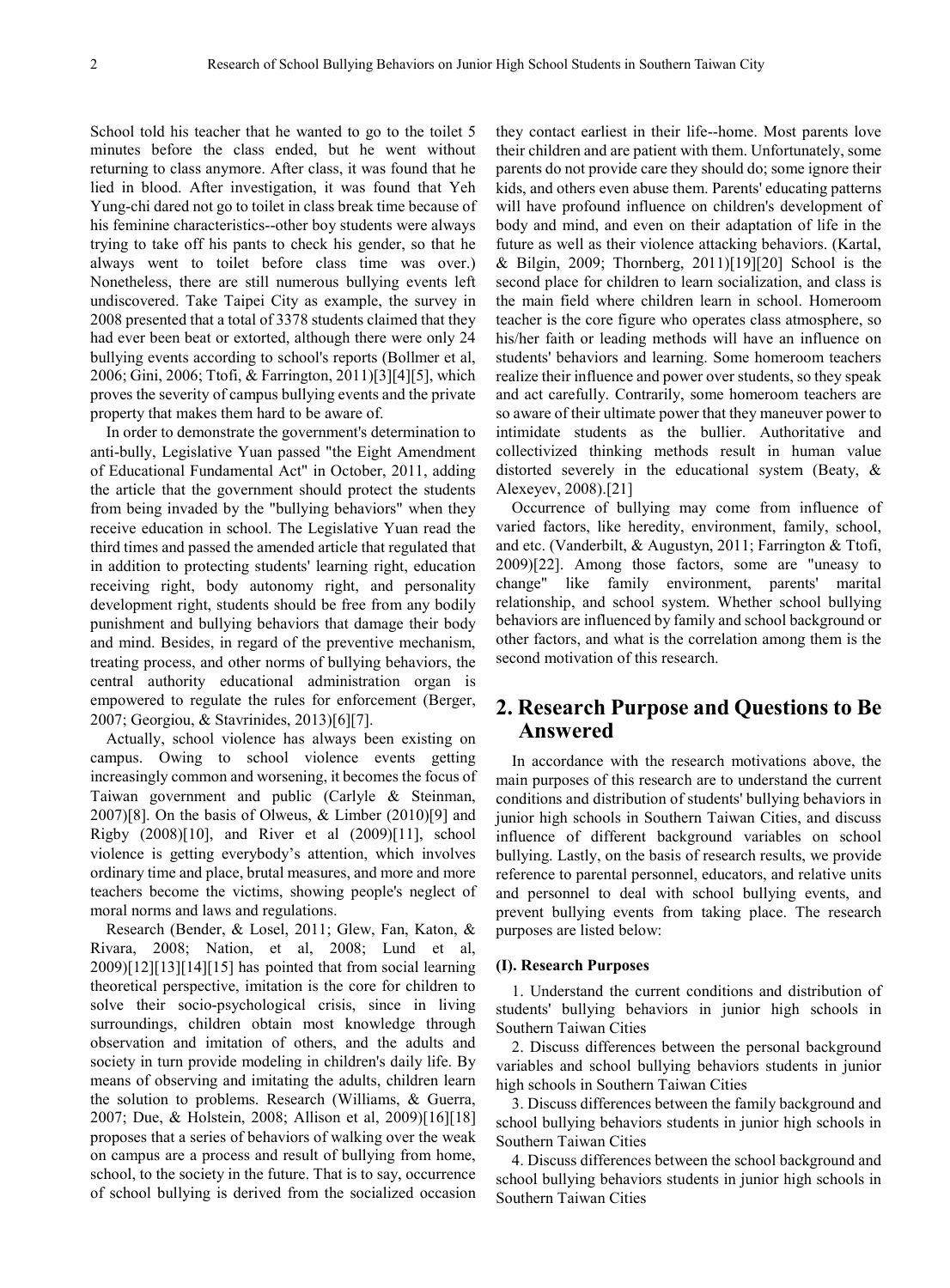5. Discuss Southern Taiwan City's junior high schools students' predictive power for factors that influence on school bullying behaviors

6. In accordance with research findings and results, we propose relative suggestions for relative units and personnel who handle school bullying events and prevent such events from happening.

7. By generalizing the research results, we provide parents and educators reference data and expect that it is helpful for handling and preventing school bullying events.

#### **(II). Questions to Be Answered**

According to the purposes of this research, we further develop relative questions to be answered, as listed below:

1. What are the current condition and distribution of students' bullying behaviors in junior high schools in Southern Taiwan Cities?

2. Do students' bullying behaviors in junior high schools in Southern Taiwan Cities

differ as students' personal background variables vary?

3. Do students' bullying behaviors in junior high schools in Southern Taiwan Cities

differ as students' family background variables vary?

4. Do students' bullying behaviors in junior high schools in Southern Taiwan Cities

differ as students' school background variables vary?

5. How is Southern Taiwan City's junior high schools students' predictive power for factors that influence on school bullying behaviors?

# **3. Literature Discussion**

Education is engineering of mankind's hope, and school is the cradle of students' learning and growth as well as the field of hope engineering. Students spend one third of daily time in school, so establishing a warm, friendly, and safe environment is required (Marsh et al, 2010; Juvonen, & Gross, 2008; Vaillancourt et al, 2010)[24][25][26]. With information of violence flooding, children learn distorted values unconsciously after situated in such environment. In addition, as age swifts fast and family becomes unbalanced, children resort to violence as soon as they encounter problems, making campus filled with uneasy elements (Lindsay, & McPherson, 2012; Petrosino et al, 2010)[27][28].

#### **(I). Definition of Bullying**

Bullying behaviors can be dated back a long time ago. In earlier stage, such behaviors were called "pick on" or "walk all over" someone. In recent years, the education circle in Taiwan began to propose the verb "bully". Research (Bradshar, & Waasdorp, 2009; Ramya, & Kulkarni, 2011; Swearer et al, 2010)[29][30][31] defines bullied as a student's exposure to being picked on or disturbed by one or more students repeatedly for a long time, or a student's being targeted as the bullied object. Research (Farrow, & Fox, 2011; Mehta et al, 2013) [32][33]also indicates that "bully"

refers to children's unequal pressing and picking on--that is, to walk all over others maliciously. These tyrannizing behaviors among peers may include bodily or verbal attacks, and may involve with talking about something like sexual harassment or sarcasm, comment, or ridicule at part of body, which will have negative influence on mental and physical effect as time passes. Bullying refers to someone powerful than oneself conducts harmful and purposeful behaviors repeatedly that harm the victim mentally and physically (Pergolizzi et al, 2009; Roth et al, 2011)[34][35]. Ministry of Education of Taiwan has defined campus violence in broad and narrow sense. In a narrow sense, it means the behaviors among students, teacher and students, parents and students, the intruder off-campus and teacher/students that damage life and body. In other words, it refers to the criminal behavior using rape, threaten, or other measures to oppress the victim's resistant capability and intention in order to complete particular illegal intention. In a broad sense, in addition to the above-mentioned, it also refers to the student's behaviors of harming his/her own life and body, like self-damage and suicide.

To sum up, in this research, bullying is defined as a phenomena of unbalanced power among children, and it a long-term and repeated private bullying, gridding bullying, bodily bullying, and unified bullying that causes the individual's physical or psychological harm.

## **(II). Types of Bullying**

School bullying is represented in diverse forms. Schneider et al (2012) [36]classifies bullying behaviors into two aspects--"direct/indirect" and "physical/mental". So-called direct bullying is to attack the victim apparently and publicly through verbal, bodily, positioning, extorting, and cyber bullying, while indirect bullying proceeds attacks through invisible measures hard to get aware of-- by means of one's power in the group relationship (Bull, & cheithauer, 2009; Viding et al, 2011 ).[37][38]

In addition, with the rapid advancement of technology, some scholars even proposed the concept of cyber bullying. As Olweus (2013)[39] indicates, cyber bullying refers to utilizing platforms like cyber-space (instant messages, smart phone, e-mail, BBS, blogs, chat-room, message board, and so on) to send or post messages or articles that make people feel embarrassed, mock at people, or insult people, so that such messages/articles are circulating extensively among peers or unknown public. In other words, it attempts to take advantage of public trial of e-punishment and the undetectable message source to make the victim feel terrified and harassed so that the purpose of harming the victim can be fulfilled. As the international market survey institution Ipsos Social Research Inst announced, Australian students suffer severely from cyber bullying. 9 from 10 pairs of parents expressed that their kids or kids of their acquaintances have experienced cyber bullying.

Bodily bullying is more apparent, and can be seen and detected immediately. In contrast, verbal, psychological, or sexual bullying is less apparent and indirect; and will only be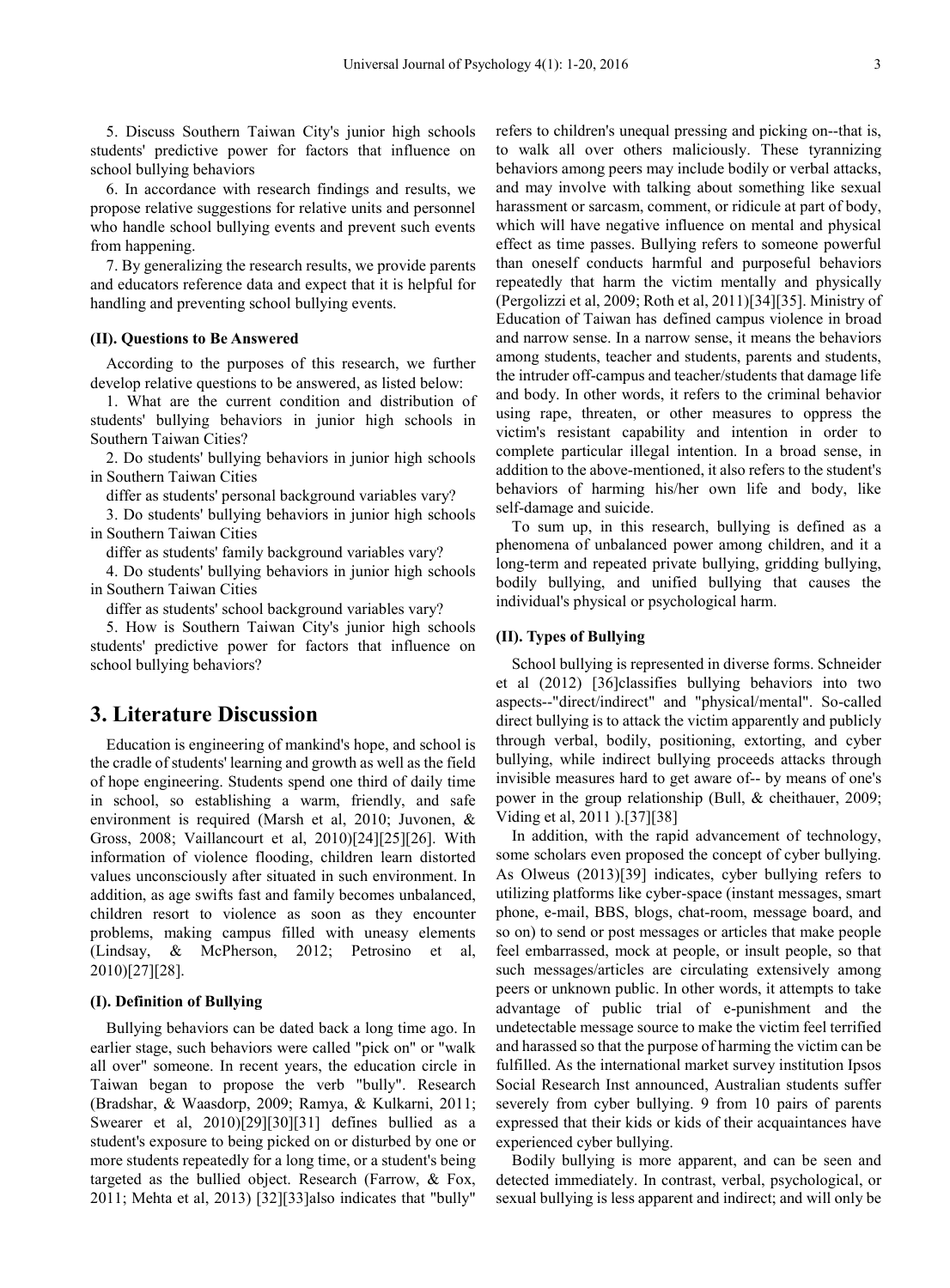perceived through careful and long-term observation or being told by the bully. Many studies have found that the most common and deeply sensed bullying is primarily verbal, because verbal bullying may take place in a jiffy, and it is of privacy, hard to be detected by the adult, so the occurrence rate is high (Farrington, & Ttofi, 2009)[23].

Currently, complicated society and distorted values raise occurrence rate and the damage extent of various types of bullying behaviors, resulting in the once simple, secure campus encountering the unprecedented impact. Consequently, teachers and students in school and parents' in the family must have more understanding of types and influence of bullying.

On the basis of bullying types, Child Welfare League Foundation categorizes bullying into 5 types: bodily, verbal, relational, attacking, and sexual bullying. Moreover, Swearer et al (2010)[31] propose the concept of cyber bullying, indicating that cyber bullying applies cyber space platform to send or post what embarrasses, mocks at, and insults people, or unbearable gossips and images. In this research, our questionnaire extracts the content of Child Welfare League Foundation's and Chu Mei-guei's proposals, and makes further exploration on the four types of school bullying and the conditions of the bullied in junior high schools in Southern Taiwan Cities: the bully and the bullied of privacy, mock, body, and unity.

#### **(III) The Inter-relational Party of School Bullying**

In Swearer et al (2010)[31], dramatic approach is employed to deal with school bullying and conflict, and the inter-relational parties in bullying behaviors are designed as follows:

1. The bullied: the victim(s) who is (are) oppressed or abused violently in special situation.

2. The bully: In particular situation, those who abuses power to oppress the weaker systematically.

3. The Bystanders: In particular situation, those to allow or encourage bullying event, even if they are only watching, they are considered as accomplices as well.

In addition, the roles in cartoon Doraemon are highly correlative to school bullying, as what goes in the following (quoted from Child Welfare League Foundation, 2007):

1. The bully: In school or peer group, one who ceaselessly harms, menaces, threatens, or pushes aside classmate(s).

2. The targeted children: the bullied object, some are even bullied on a long-term basis, which has negative influence on mental and physical health and development.

3. The bystanders: Anyone that knows bullying is happening. Some bystanders even actively push the bully to proceed harmful actions.

The above descriptions of bullying behaviors analogue the favorite Cartoon Doraemon to arouse children's sympathetic feelings and help them clarify the role of the bully, the bullied, and the bystanders.

#### **(IV). Bullying Behavior Related Theories**

From bullying behavior related studies, it can be found

that students' bullying behaviors relate to instinct of aggression, frustration-aggression theory, social learning theory, differential association theory, social control theory, dominance theory, spiritual skill theory, which are discussed below:

#### **1. Theory of Instinct of Aggression**

Freud's psycho-analysis regards that people has two instincts-- one is the life instinct that maintains the individual life and reproduction of race multiplication, and the other is the death instinct. Two instincts are antagonistic. Presentation of the attacking instinct is a kind of expression of the death instinct. Additionally, Freud divided personality structure into id, ego, and super-ego, among which id is where the personality full of instincts, desires, and energy, and is born by nature. At this point, all mankind have attacking instinct that is very evident and universal since infant and child stage. For example, the infant kicks and hits mother since he/she is little, and demonstrates attacking behaviors like squeezing and biting. When he/she is a little bigger, he/she criticizes others' body shape, appearance, hair, and dressings. Then, in adolescence, he/she mocks at the sexual traits of the opposite sex. All those behaviors have never been defined as bullying; however, the attacking implication is obvious, simply owing to attacking can satisfy man's basic needs.

Besides, Norris and Gray think that all men are inclined to attacking drive, which is the primary factor leading to individual's committing a crime. How strong or weak of one's attacking drive differs with varied heredity and environment, and shapes divergent crime motivations. People with strong drive tend to have higher crime rate than those with weak drive (Jimerson, Swearer, & Espelage, 2010)[40][2]. Consequently, in Siziya, Rudatsikira, & Muula 2012) research, it pointed out that when the bully describes the bullying behaviors, he less blames himself/herself, and even obviously shows pleasure, implying that in facing bullying behaviors, the bully seldom feels guilty, and does not regret for the harm he/she has caused, even feels good in the bullying process.

Students' bullying behaviors are a kind of pattern, and those visible or invisible bullying behaviors may be attacking behaviors by instinct. From the above-mentioned, it is learned that for the bully, bullying behaviors may be particular pursuit of one's instinct. Even if this is true, it does not mean that bullying behaviors can be justified; in contrast, it signifies the importance of education and law.

#### **2. Frustration-Aggression Theory**

In frustration-aggression theory in psychology, any frustration events may trigger attacks. As Miller considers, attacking behaviors are deemed to be caused by frustration, although frustration does not always cause attacking behaviors. People have a lot of reactions to frustration, including sense of inferiority, helplessness, crying, complaint, attacks, and so on (Viding et al, 2011).

Berkowitz proposes "cue arousal theory" that holds: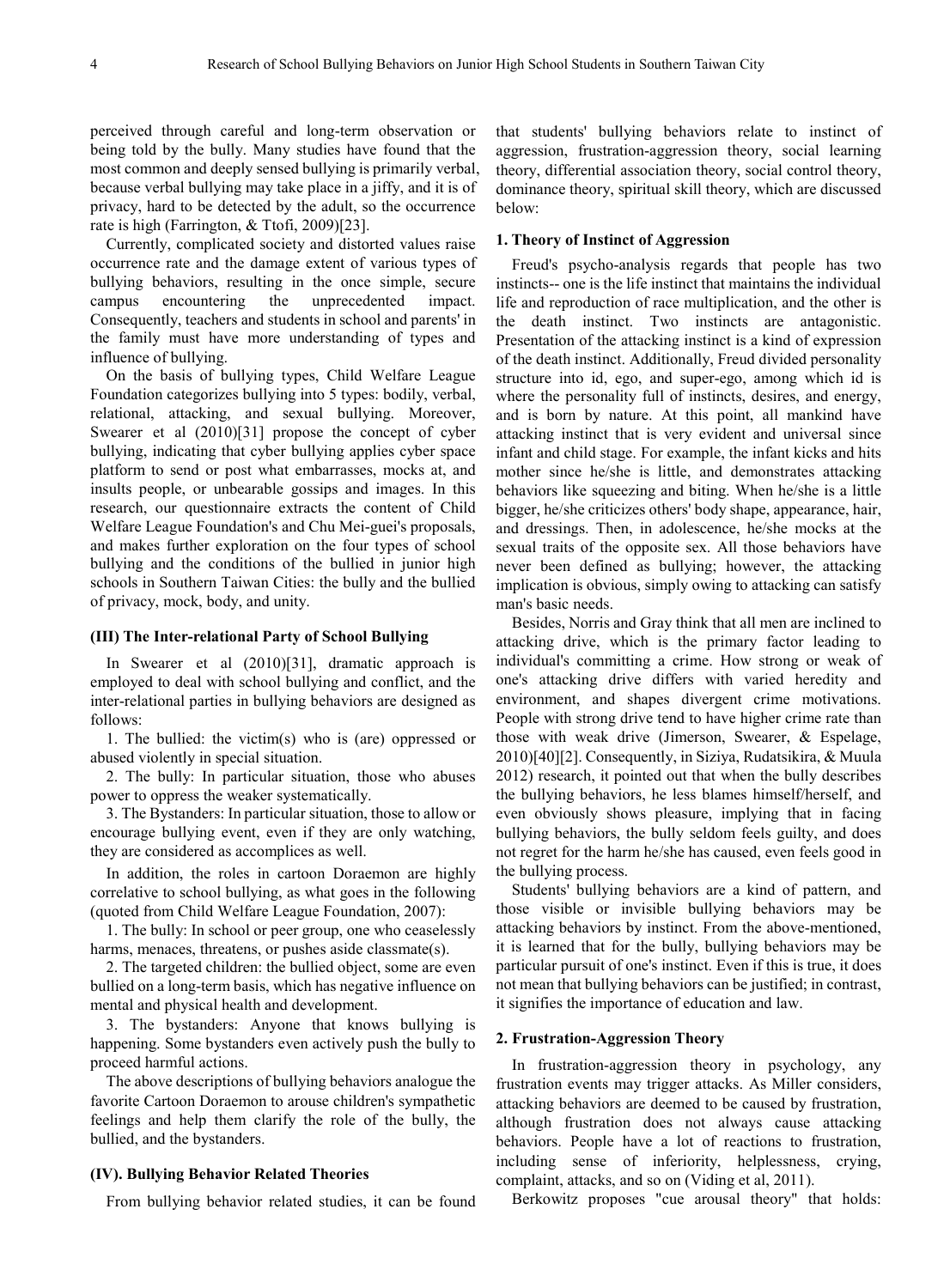Frustration is merely a kind of psychological feelings, which will not be directed to specific reaction form if no guiding cues in the environment are provided. If the individual finds any cues of attack in the environment, he/she may conduct attacking behaviors. However, if the cues suggest that the attacking behaviors will not be allowed by the society, the individual would inhibit the attacking behaviors.

Also, bullying behaviors are a kind of methods for mankind's attacking behaviors, which may be caused by frustrations such as poor performance at school, poor interpersonal interaction, and etc., all leading to bullying behaviors. In fact, those attacking behaviors may not occur if they are restricted by the regulations in the surroundings or if there are no incentives (like acquirement of power). Nonetheless, occurrence of bullying behaviors often relates to strong or weak power demonstration, and such incentive is irresistible for the quick-tempered junior high school students. Besides, the forms of bullying behaviors are varied, and many cannot be aware of easily, so they cannot be controlled. That is to say, in encountering frustrations, junior high school students tend to bully others in the form of attack, which is quite popular nowadays in Taiwan.

## **3. Social Learning Theory**

Social learning theory, an argument under behaviorism, is promoted by Albert Bandura. He proposes that man's learning is different from the animals, that mankind can generate learning behaviors through observing others' behaviors, unlike what Burrhus F. Skinner's behaviorism claims that all are learned through external and evident contact experience. As a result, Burrhus is called the modifier of extreme behaviorism in psychology (Rivers, & Noret, 2013)[11]. Social learning theory holds that the individual can learn from others' behaviors in the social situation, so it emphasizes modeling and imitation, like the meaning of "learning from the good in others" and "unconscious cultivation".

In Bandura's perspective, people are not born with instinct of violent behaviors; rather, it is learned by living experiences, such as observing others' making use of attacking behaviors to carry out goals, or observing others benefiting from violent behaviors through media--all may enable the observer to learn such violent behaviors (Mehta et al, 2013)[33]. The most representative is the Bobo doll experiment in 1960s, which aimed to explain that contacting the behavioral model with violence-tendency may arouse imitating effect for children to learn such violent behaviors. Just as news reported once that the rebellious child imitated the movie plot to kill his father because of getting angry at the father's blame. Consequently, if children observe that the adults are not punished for their violent behaviors, they will solve problems with violence in the future. Contrarily, if they observe the adults are punished for their violence, the occurrence of using violence to solve problems will be less.

In social learning theory, bullying behaviors are generated from learning, just like other behaviors. Bandura asserts that the individual's behaviors are the outcomes of interaction between the individual and the environment. In the process of learning behaviors, whether there will be attacking behaviors relies on the individual's punishment and award, self-control, prediction for the outcomes of behaviors, and identification with the external imitation. In the process of learning, if all those four experiences are beneficial to attacking behaviors, the individual will generate attacking behaviors (Atik, 2011)[42].

#### **4. Differential Association Theory**

Differential association theory was proposed by Sutherland, Edwin H in his book *Principles of Criminology* in 1939 to interpret crimes and deviation behaviors, claiming that people have different definitions of crime due to situated in divergent areas or social environments. In addition, acquirement of crime behaviors, motivation, and skills is a process of learning obtained during the non-criminal's contacting with the criminal (Bosiakoh, 2012; Moon, Hwang, & McCluskey, 2008)[43]. The more often the non-criminal getting in touch with the criminal, the more he/she will tend to commit a crime. Differential association theory is the same with social learning theory in the way that it highlights the individual's behaviors are learned from social interaction instead of being born by nature. Link (2014)[45] proposed what proposed by Thornberry et al in 1994 that there are three elements in differential association theory: Socialization, selection theory, and inter-influence theory of criminal peers. It means that only with the existence of environment for learning crimes, the criminal peers, and enhancement for committing a crime, regardless of award or encouragement, will the criminal's crime behaviors be generated. As for Sutherland, he lists the following nine points for the theory: 1. crime behaviors are learned; 2. crime behaviors are generated through learning in process of interacting and communicating with others; 3. learning of crime behaviors mainly comes from group closer to the individual; 4. crime behavior learning includes crime skills, motivation, justified techniques, and attitudes; 5. how much one learns about the definitions of law and what is beneficial or not beneficial to crimes will influence crime motivation and drive; 6. why one becomes a criminal lies in his/her contact definition of what is beneficial to crime more than what is NOT beneficial to crime; 7. differential association theory differs with different frequencies, duration, priority, and intensity; 8. the learning mechanism of crime behaviors is not different from that of other behaviors; 9. although crime behavior can interpret general needs and values, it fail to interpret crime behaviors with those needs and values.

The researcher has been serving in the junior high school, and she has found that peers have a remarkable influence on youngsters. She often sees students' changes in behaviors due to failure in making friends with different characters, and believes that this must also be what the parents worry and care the most, as well as what the school and teachers should pay attention to particularly.

#### **5. Social Control Theory**

In social control theory, bullying behaviors are resulted from the individual's weak connective relationship with the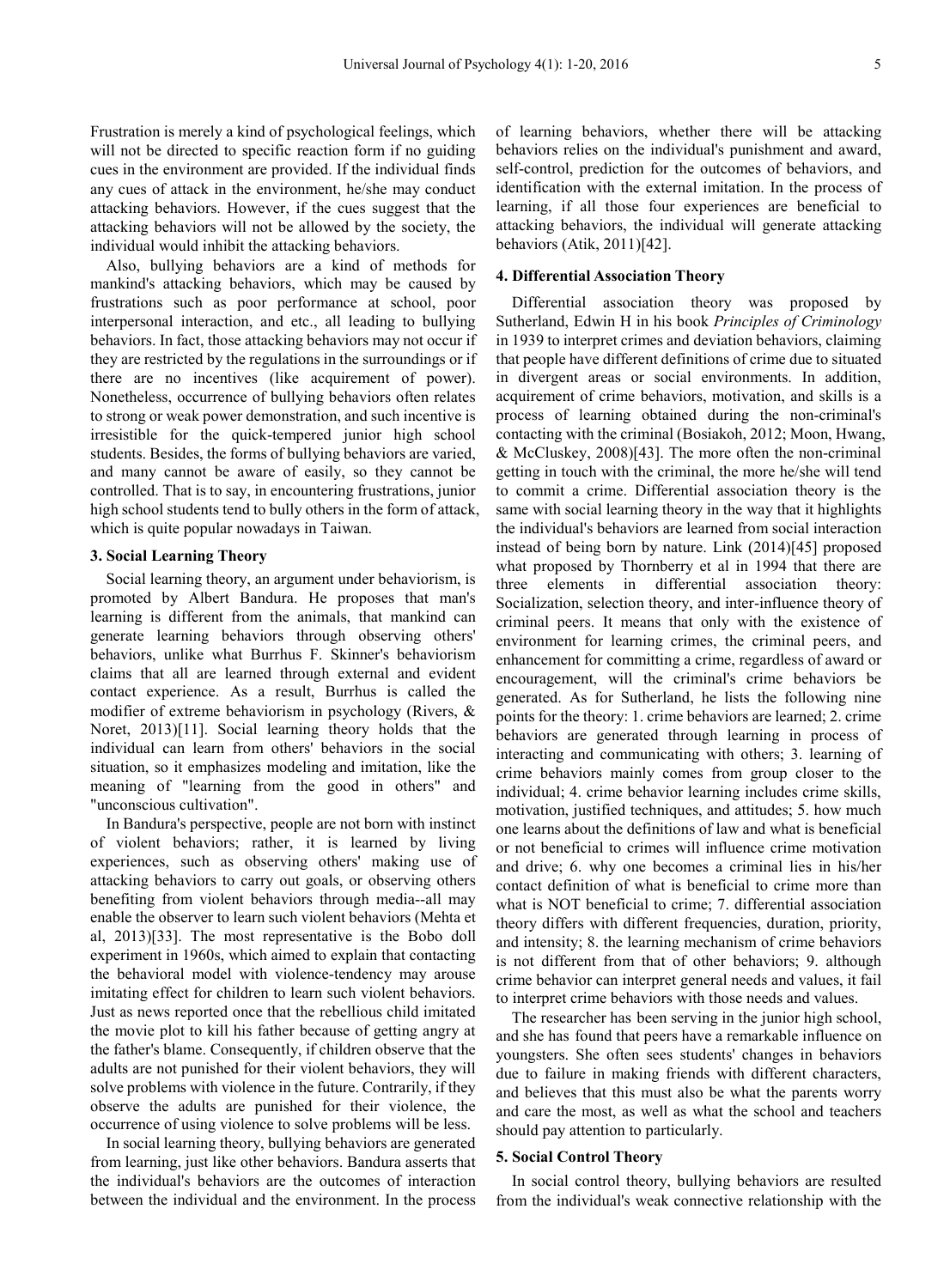society, which is consistent with Hirschi's assertion that when the individual's social connective power weakens, the society's power of controlling its members will decrease, and crimes take place subsequently. Hirschi proposed four connective elements: commitment, involvement, belief, and attachment (Black, 2014)[46].

From the angle of attachment, if the individual values other people's expectation and viewpoints, it will be less possible for him/her to conduct deviation behaviors. Therefore, on the basis of theory, bullying behaviors may be relative to slight attachment extent with the important others in the family or school, like parents, teachers, peers, or the school's administrative institute. If the individual does not care the opinions of others in his/her surrounding, and is unwilling to coordinate with them, bullying behaviors will occur more easily. In this sense, strengthening the student-school and student-society connective power and cultivating good interpersonal interaction on campus will reduce the occurrence of bullying behaviors.

#### **6. Dominance Theory**

For boys, occupying dominant or superior position among peers is very important, particularly when they transfer to the new classroom or school (Rosenthal, & Levy, 2010). As a result, the bully attack weaker peers in order to obtain resource or social position. Especially, when the bullied show sign of succumbing, their motivation to bully is even intensified. In the meantime, when the bully imposes pain on their peer, and such pain is clear and evident for the bully and his peer, such behavior will be intensified as well.

In addition, Gini (2006) also indicates that other than group identification and peer acceptance, social power and group position are also one of the channels for youngsters to raise their social position with the purpose to heighten self-esteem and obtain dominant position among their peers. Some individual or group takes aggressive behaviors towards the weaker peers just because it is an effective way to acquire social power. In accordance with Sidanius, & Pratto, (2011)[48] study, such situation is more common in the transition of elementary school to junior high school.

Additionally, there are also studies showing that the bully has strong desire for dominating and controlling others, and such desire for dominance or control will often be intensified by the society, such as media's negative propaganda on violence when the public do not blame or inhibit it correspondingly. On the other side, students' obtaining dominant position in school is also a kind of social rewards for bullying.

#### **7. Spiritual Skill Theory**

The bully may be the central head with higher position and more power in the peer group, which implying that the bully has more influential power over others in the group. As socio-psychologists hold, people need to interact with others. If they are deprived of the opportunity to interact and contact with others, it will do harm on their spiritual development. Consequently, in order to possess the sense of belonging to

the group, they produce horror of being pushed aside and isolated, and are eager to be included into the group (Corey, 2011)[49]. At this point, the bully control the group by means of the above-mentioned two affections, and form the bullying behaviors among peers.

Elias, Krauss, & Aishah (2010)[50] revealed that most bullying events are caused by skillful bullies to employ group attack upon the victim by means of the group lacking aggregative power. As for the reason why we fix at specific group lacking aggregative power, it lies in bullying would allow the individual in the group feels that attacking the bullied makes him/her melting into the group more, his/her position can be raised, and this can even be regarded as a fashion. Under such premise, generally speaking, it is easier to maneuver friendship with low quality, because attacking the victim makes people have common goal and demonstrate aggregative power. And, such bullies can hide behind the group to proceed invisible attacks by way of maneuver (not just limited to indirect bullying), making the victim have no idea that who's operating the bullying event. The result is that the bullied tends to blame himself/herself when oppressed by the group's collective bullying behaviors.

As a whole, all the above-mentioned theories deducted the causes of bullying behaviors. This research mainly applies to social learning theory, because for the junior high school students, learning is made through observation and imitation from parents, teachers, peers, TV programs, Internet, and so on. If attacking events on campus or contacting with violence-related TV programs and Internet frequently, together with junior high school students' insufficient self-control and judging ability, and high sense of identification with their peers, the occurrence rate of junior high school students' bullying behaviors will increase. To sum up, if we want to prevent students from learning and imitating bullying behaviors, both teachers and parents should pay more attention to the children's learning environment.

# **4. Research Methods and Design**

## **(I). Research Subject and Sample**

This research was conducted with public and private junior high schools in southern Taiwan cities. Based on the basic data of public and private junior high schools from Bureau of Education in Southern Taiwan Cities in 2012 as the sampling foundation, the scale of schools was categorized into large, medium, and small schools. Among them, schools with more than 36 classes are large schools, totally 25 schools; 13-35 classes are medium schools, totally 25 schools; and less than 12 classes are small schools, totally 27 schools. There are 746 grade seventh classes, 703 grade eighth classes, and 729 grade ninth classes, and the total number of students is 46064. In this research, according to the public and private schools and the school scale, we conducted stratified random sampling, 641 students were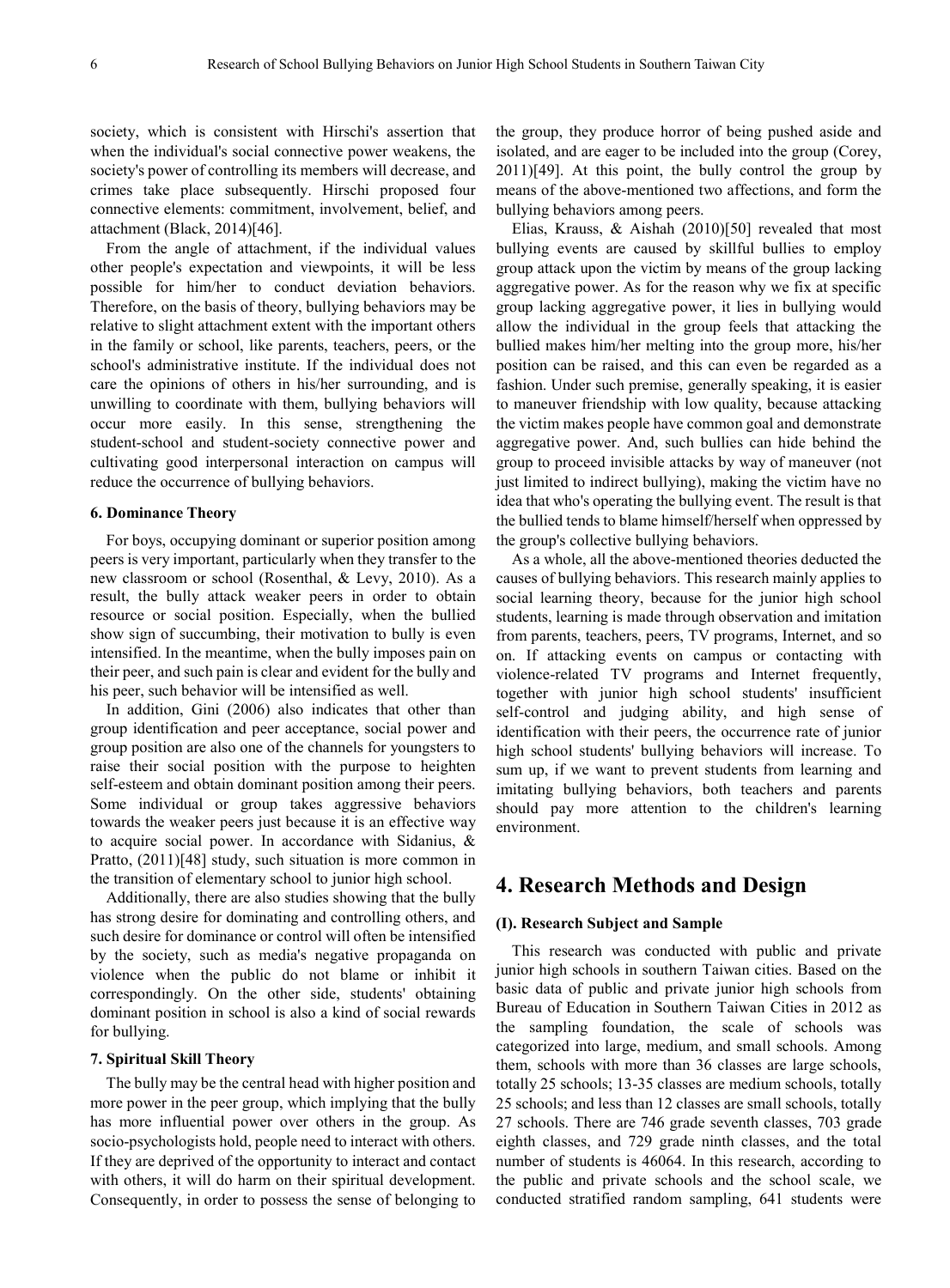sampled, and the population and sample distribution are presented in Table 1.

#### **(II). Research Tools**

This research used questionnaire as the tool to collect research data. After synthesizing relative literature, the researcher consolidated the research tool, "Questionnaire Survey on Bullying Behavior of Junior High School Student in Southern Taiwan Cities", and selected "Personal Basic Information", "Family Background", "School Background", and "School Bullying Behavior Scale" to carry out analysis.

#### **1. Professional Content Validity**

In order to strengthen the logic thoughtfulness, we invited professional scholars to proceed expert's viewpoint survey in order to modify the improper items and semantics. Them, the items were filtered based on the opinions provided by the experts, and integrated the opinions into the pre-test questionnaire after reviewed by the experts. After pretest, we collected the returned questionnaires for item analysis, and consolidated the formal questionnaire, "Questionnaire Survey on Bullying Behavior of Junior High School Student in Southern Taiwan Cities".

In the process of consolidating this questionnaire, various kinds of related literature and appropriate questionnaires or scales were collected. During this period, we discussed with the professional scholars, officials in Bureau of Education, school administration personnel, and teachers before consolidating the content validity questionnaire, where a blank field is left for the professional modification and suggestions. In order to ascertain the coverage, appropriateness, urgency, and correctness, in October, 2012, we invited educational professional scholars and principals in junior high schools, totally 6 experts, to review, modify, and make suggestions for the questionnaire with target at the content to serve as the basis of making the formal questionnaire.

This content validity questionnaire has been reviewed by the professional experts and the practitioners for suggestions on modification. According to frequency distribution and percentage method, we selected those with "proper" percentage over 80% to plus the proportion of "proper after modification", and preserved those with value higher than 90%, and deleted those less than 90%. That is, if the item was checked by five experts as "proper", we preserved it; if the item was checked by four experts as "proper" and tow as "proper after modification", we preserved it as well. But, we deleted the item if it was checked by four experts as "proper" and others as "improper", or checked as "improper" by more than two experts. Subject to professional opinions, the items were modified and preserved. Up to then current, the pre-test questionnaire was completed.

| 101 Academic<br>Year | Grade<br><b>Total classes</b> | <b>Total</b><br>classes | <b>Expected sampling</b><br>number |  |  |
|----------------------|-------------------------------|-------------------------|------------------------------------|--|--|
|                      | Grade-7                       |                         |                                    |  |  |
|                      | 649                           |                         |                                    |  |  |
| Public               | Grade-8                       | 1890                    | $560 \text{ \AA}$                  |  |  |
|                      | 607                           |                         |                                    |  |  |
|                      | Grade-9                       |                         |                                    |  |  |
|                      | 634                           |                         |                                    |  |  |
|                      | Grade-7                       |                         |                                    |  |  |
|                      | 97                            |                         |                                    |  |  |
| Private              | Grade-8                       | 288                     | $81$ 人                             |  |  |
|                      | 96                            |                         |                                    |  |  |
|                      | Grade-9                       |                         |                                    |  |  |
|                      | 95                            |                         |                                    |  |  |

Note: data source is derived from the Educational Network Center's Report Statistic Data in Tainan City

#### **2. Validity Construction**

Factor analysis of the formal questionnaire in this research is presented as two parts-- the factor analysis results of bullying behaviors and the factor analysis results of bullied behaviors.

# **(1). The Factor Analysis Results of Bullying Behaviors in School Bullying Behavior Scale**

"Scale of School Bullying Behaviors--the Formal Questionnaire of Factors in Bullying Behaviors" includes four factors: "Private Bullying", "Mocking Bullying", "Bodily Bullying", and "United Bullying", as shown in Table  $\mathcal{L}$ 

**Table 2.** Factor Analysis Results of Formal Questionnaire of Scale of Bullying Behaviors in School Bullying

|                 |                               |                               | Factor                       |                              |  |  |  |  |  |  |  |  |  |
|-----------------|-------------------------------|-------------------------------|------------------------------|------------------------------|--|--|--|--|--|--|--|--|--|
| Item No.        | 1. Private<br><b>Bullying</b> | 2. Mocking<br><b>Bullying</b> | 3. Bodily<br><b>Bullying</b> | 4. United<br><b>Bullying</b> |  |  |  |  |  |  |  |  |  |
| a18             | .767                          | $-.120$                       | .297                         | $-.251$                      |  |  |  |  |  |  |  |  |  |
| a13             | .763                          | .220                          | .359                         | $-0.356$                     |  |  |  |  |  |  |  |  |  |
| a19             | .750                          | $-.045$                       | .370                         | $-416$                       |  |  |  |  |  |  |  |  |  |
| a15             | .713                          | .351                          | .236                         | $-.039$                      |  |  |  |  |  |  |  |  |  |
| a08             | .556                          | .273                          | .522                         | $-.401$                      |  |  |  |  |  |  |  |  |  |
| a07             | .370                          | .770                          | .374                         | $-315$                       |  |  |  |  |  |  |  |  |  |
| a06             | .368                          | .753                          | .347                         | $-0.375$                     |  |  |  |  |  |  |  |  |  |
| a05             | .327                          | .595                          | .501                         | $-417$                       |  |  |  |  |  |  |  |  |  |
| a17             | .666                          | .512                          | .291                         | $-421$                       |  |  |  |  |  |  |  |  |  |
| a14             | .749                          | .430                          | .248                         | $-414$                       |  |  |  |  |  |  |  |  |  |
| a02             | .243                          | .317                          | .842                         | $-129$                       |  |  |  |  |  |  |  |  |  |
| a <sub>03</sub> | .252                          | .317                          | .791                         | $-.168$                      |  |  |  |  |  |  |  |  |  |
| a01             | .240                          | .701                          | .463                         | $-0.065$                     |  |  |  |  |  |  |  |  |  |
| a11             | .406                          | .068                          | .297                         | $-.786$                      |  |  |  |  |  |  |  |  |  |
| a10             | .335                          | .405                          | .152                         | $-0.759$                     |  |  |  |  |  |  |  |  |  |
| a09             | .445                          | .391                          | .585                         | $-644$                       |  |  |  |  |  |  |  |  |  |
| a04             | .434                          | .167                          | .697                         | $-.506$                      |  |  |  |  |  |  |  |  |  |
| a16             | .748                          | .272                          | .270                         | $-492$                       |  |  |  |  |  |  |  |  |  |
| a12             | .663                          | .250                          | .171                         | $-.334$                      |  |  |  |  |  |  |  |  |  |

**Table 1.** Sampling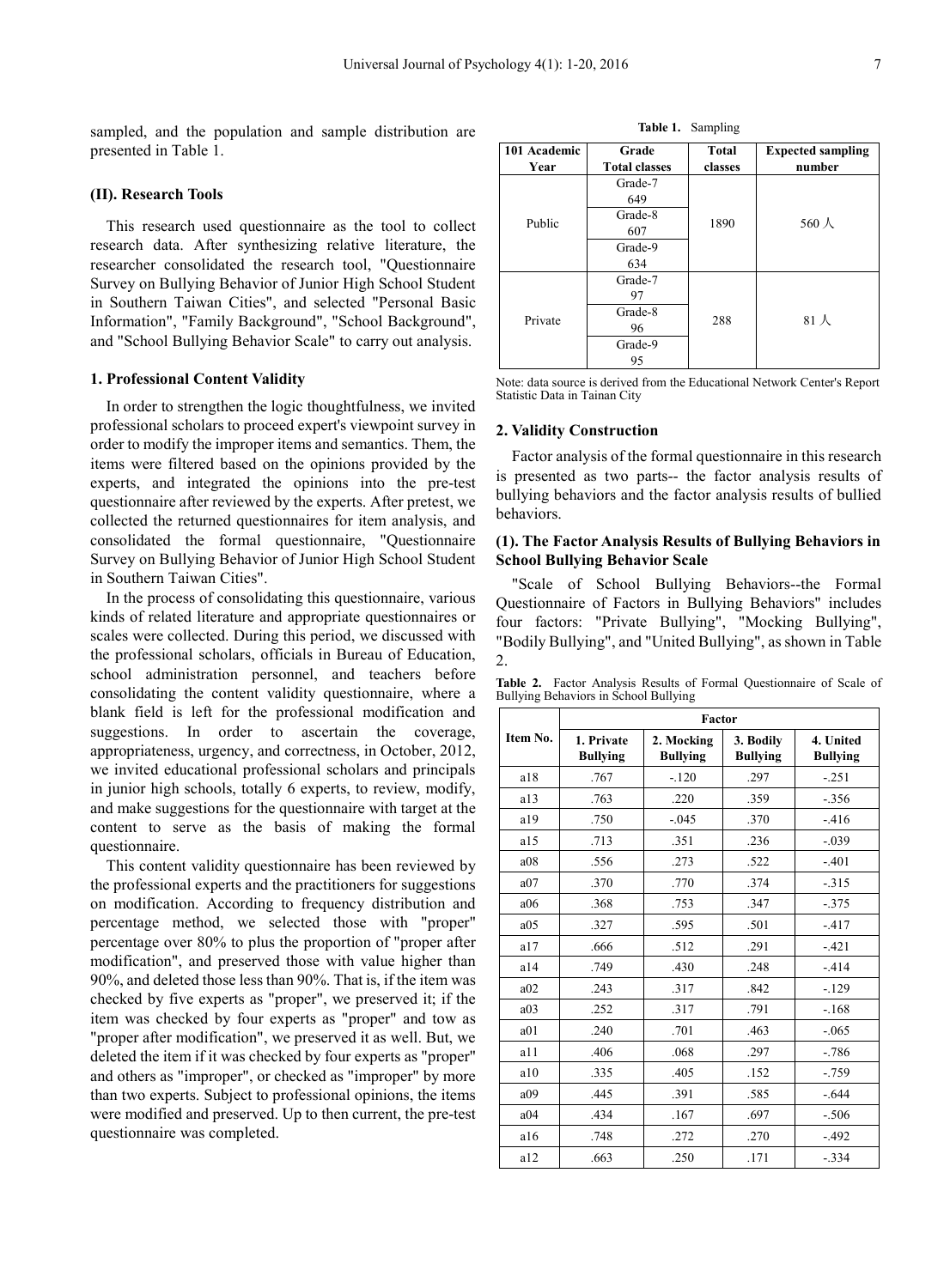#### **(2) Factor Analysis Results of Formal Questionnaire of Scale of Bullied Behaviors in School Bullying**

"Factor Analysis of Formal Questionnaire of Scale of Bullied Behaviors in School Bullying" were divided into four factors--"Bodily Bullied", "Mocking Bullied", "United Bullied", and "Private Bullied", as shown in Table 3.

|          |                   | Factors            |                   |                    |  |  |  |  |  |  |  |  |
|----------|-------------------|--------------------|-------------------|--------------------|--|--|--|--|--|--|--|--|
| Item No. | 1. Bodily Bullied | 2. Mocking Bullied | 3. United Bullied | 4. Private Bullied |  |  |  |  |  |  |  |  |
| b04      | .875              | .321               | $-182$            | .408               |  |  |  |  |  |  |  |  |
| b03      | .768              | .590               | .000              | .292               |  |  |  |  |  |  |  |  |
| b02      | .649              | .223               | $-156$            | .324               |  |  |  |  |  |  |  |  |
| b01      | .364              | .744               | $-.010$           | .336               |  |  |  |  |  |  |  |  |
| b07      | .337              | .856               | $-.307$           | .305               |  |  |  |  |  |  |  |  |
| b06      | .284              | .811               | $-.178$           | .295               |  |  |  |  |  |  |  |  |
| b05      | .444              | .728               | $-179$            | .244               |  |  |  |  |  |  |  |  |
| b09      | .561              | .608               | $-.400$           | .386               |  |  |  |  |  |  |  |  |
| b17      | .361              | .481               | $-.148$           | .821               |  |  |  |  |  |  |  |  |
| b10      | .415              | .510               | $-.744$           | .346               |  |  |  |  |  |  |  |  |
| b12      | .367              | .370               | $-.678$           | .494               |  |  |  |  |  |  |  |  |
| b11      | .644              | .346               | $-.646$           | .426               |  |  |  |  |  |  |  |  |
| b16      | .418              | .234               | $-.411$           | .847               |  |  |  |  |  |  |  |  |
| b18      | .541              | .195               | $-.100$           | .811               |  |  |  |  |  |  |  |  |
| b19      | .828              | .220               | $-.213$           | .590               |  |  |  |  |  |  |  |  |
| b14      | .536              | .398               | $-.024$           | .539               |  |  |  |  |  |  |  |  |
| b13      | .745              | .481               | $-.117$           | .451               |  |  |  |  |  |  |  |  |
| b15      | .482              | .494               | .263              | .448               |  |  |  |  |  |  |  |  |
| b08      | .576              | .381               | $-273$            | .365               |  |  |  |  |  |  |  |  |

**Table 3.** Factor Analysis Results of Formal Questionnaire of Scale of Bullied Behaviors in School Bullying

#### **3. Reliability Analysis**

After factor analysis of the formal questionnaire, reliability analysis was proceeded for each dimension, each construct, and the scale. The coefficient Cronbachα was used to examine the internal consistency. The higher the coefficientα, the higher the reliability will be. In Table 3.19, the coefficient Cronbachαranges between .677-.812, and the Cronbachα value of the two constructs are .899 and .911, both within the ideal range. The coefficient of the scale is .939, showing that this scale has good internal consistent reliability, as Table 4 presents.

| Construct                    | Dimension              |                |                |    | Item No. in Formal Questionnaire |    |    | Dimension<br>Reliability<br>$\alpha$ Value | Construct<br>Reliability | $\alpha$ Value |
|------------------------------|------------------------|----------------|----------------|----|----------------------------------|----|----|--------------------------------------------|--------------------------|----------------|
| <b>Bullying</b><br>behaviors | Private Bullying       | 8              | 13             | 15 | 18                               | 19 |    | .791                                       |                          | .939           |
|                              | Mocking Bullying       | 5              | 6              | 7  | 14                               | 17 |    | .811                                       | .899                     |                |
|                              | <b>Bodily Bullying</b> | 1              | 2              | 3  |                                  |    |    | .677                                       |                          |                |
|                              | United Bullying        | $\overline{4}$ | 9              | 10 | 11                               | 12 | 16 | .785                                       |                          |                |
|                              | Private Bullied        | 8              | 13             | 14 | 15                               | 18 | 19 | .788                                       |                          |                |
| <b>Bullied</b>               | Mocking Bullied        | 5              | 6              | 7  | 9                                | 17 |    | .810                                       | .911                     |                |
| <b>Behaviors</b>             | <b>Bodily Bullied</b>  | 1              | $\overline{c}$ | 3  | 4                                |    |    | .731                                       |                          |                |
|                              | <b>United Bullied</b>  | 10             | 11             | 12 | 16                               |    |    | .812                                       |                          |                |

**Table 4.** Reliability Analysis of Formal Questionnaire on School Bullying Behavior Scale *N*=639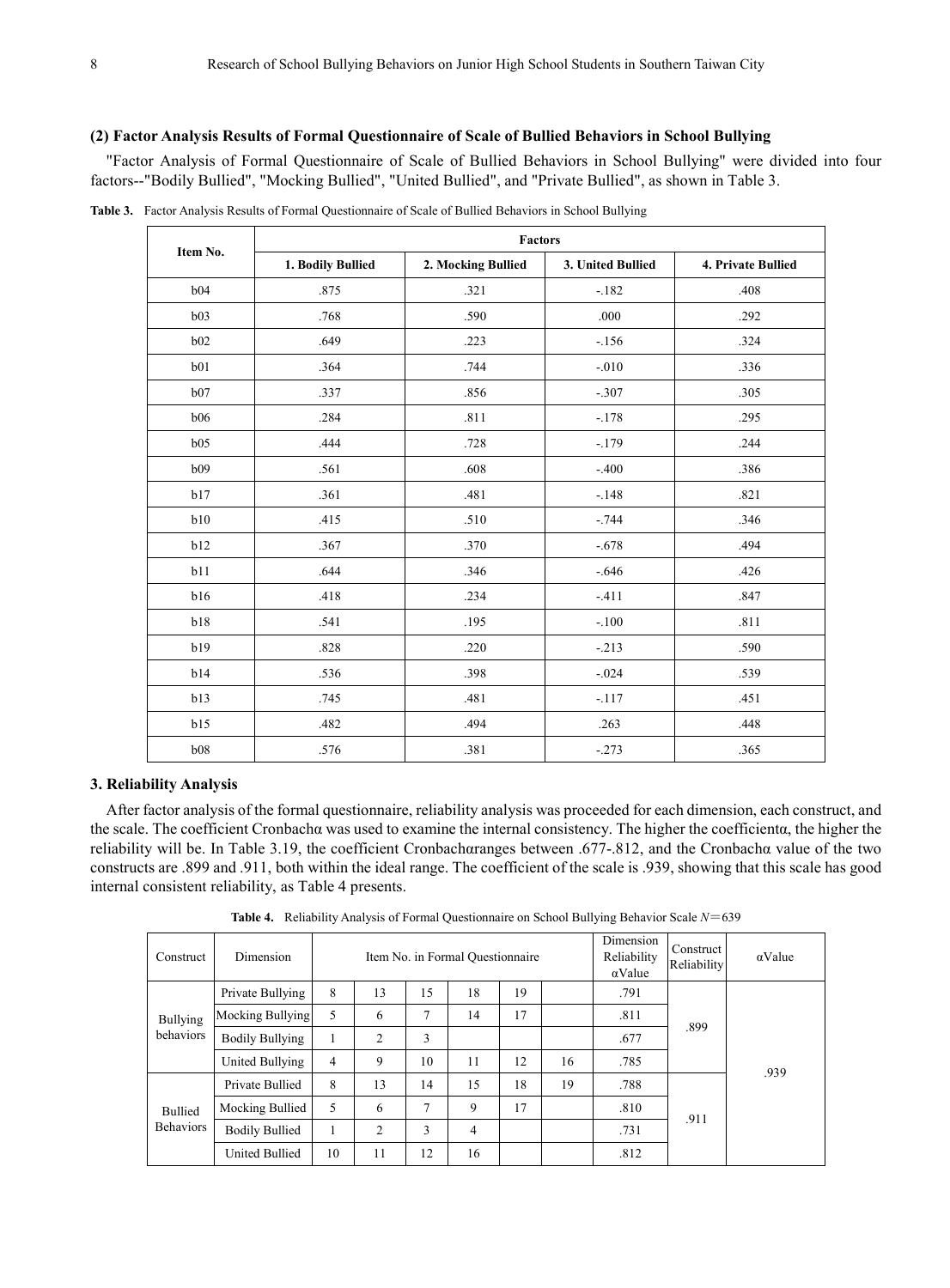# **5. Research Results and Discussion**

In this research, a total of 639 effective questionnaires were returned and analyzed statistically with SPSS for Windows 17.0 to discuss the current condition of bullying behaviors of students in junior high schools in Southern Taiwan cities, and the results are summarized and generalized as below:

# **(I). The Overall Current Condition of Bullying Behaviors of Students in Junior High Schools in Southern Taiwan Cities**

| Item                     | Mean | Sequence       |
|--------------------------|------|----------------|
| Full Scale               | 1.23 |                |
| <b>Bullying Behavior</b> | 1.25 | I.             |
| Private Bullying         | 1.12 | $\overline{4}$ |
| Mocking Bullying         | 1.48 | 1              |
| <b>Bodily Bullying</b>   | 1.21 | $\overline{2}$ |
| United Bullying          | 1.19 | 3              |
| <b>Bullied Behaviors</b> | 1.21 | Π.             |
| Private Bullied          | 1.13 | $\overline{4}$ |
| Mocking Bullied          | 1.35 | 1              |
| <b>Bodily Bullied</b>    | 1.17 | 3              |
| <b>United Bullied</b>    | 1.20 | $\overline{2}$ |

**Table 5.** Summary of Bullying Behaviors of Students in Junior High Schools in Southern Taiwan Cities

From Table 5, it can be learned that:

1. The mean of school bullying behaviors of students in junior high school in Southern Taiwan cities (full scale) is 1.23.

2. For the two constructs, the mean of bullying behaviors is 1.25, and that of the bullied behaviors is 1.21.

3. For the four dimensions of bullying behaviors, the mean of private bullying is 1.12, that of mocking bullying is 1.48, that of bodily bullying is 1.21, and that of united bullying is 1.19. In regard of the mean of bullying behaviors, the highest mean of mocking bullying is (1.48), and the lowest is private bullying (1.12).

4. For the four dimensions of bullied behaviors, the mean of private bullied is 1.13, that of mocking bullied is 1.35, that of bodily bullied is 1.17, and that of united bullied is 1.20. Consequently, in regard of the mean of bullied behaviors, the highest mean of mocking bullied is (1.35), and the lowest is private bullied (1.13).

# **(II). Relationship of Different Variables and Bullying Behaviors of Students in Junior High Schools in Southern Taiwan Cities**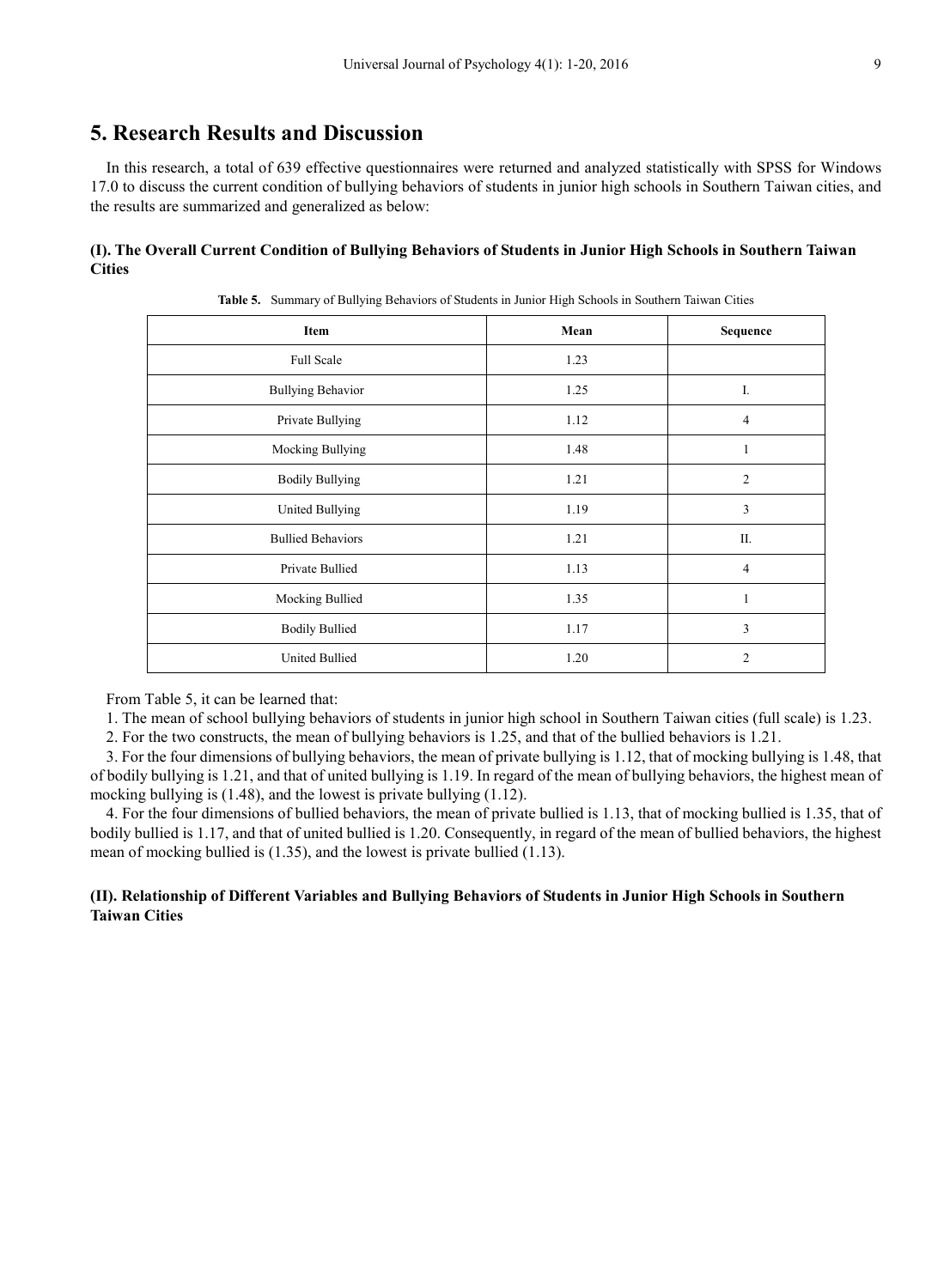|                         |                  |                                   |                                                    | Bullying                | Bullied          |                                   | <b>Bullying Behaviors</b>  |                                         |                           |                           | <b>Bullied Behaviors</b>         |                                 |                                 |
|-------------------------|------------------|-----------------------------------|----------------------------------------------------|-------------------------|------------------|-----------------------------------|----------------------------|-----------------------------------------|---------------------------|---------------------------|----------------------------------|---------------------------------|---------------------------------|
|                         |                  | (Sequence according to the Means) |                                                    | <b>Behaviors</b><br>(1) | Behaviors<br>(2) | Private<br><b>Bullying</b><br>(1) | Mocking<br>Bullying<br>(2) | <b>Bodily</b><br><b>Bullying</b><br>(3) | United<br>Bullying<br>(4) | Private<br>Bullied<br>(1) | Mocking<br><b>Bullied</b><br>(2) | Bodily<br><b>Bullied</b><br>(3) | United<br><b>Bullied</b><br>(4) |
|                         |                  |                                   | Grade-7                                            | 1 > 2                   |                  | 2 > 4 > 1 > 3                     |                            |                                         | 2 > 4 > 1 > 3             |                           |                                  |                                 |                                 |
|                         |                  | Grade                             | Grade-8                                            | 1 > 2                   |                  | 2 > 3 > 4 > 1                     |                            |                                         |                           | 2 > 4 > 3 > 1             |                                  |                                 |                                 |
|                         |                  |                                   | Grade-9                                            | 1 > 2                   |                  |                                   | 2 > 3 > 4 > 1              |                                         |                           |                           | 2 > 3 > 4 > 1                    |                                 |                                 |
|                         |                  |                                   | Male                                               | 1 > 2                   |                  |                                   | 2 > 3 > 4 > 1              |                                         |                           |                           | 2 > 3 > 4 > 1                    |                                 |                                 |
|                         |                  | Gender                            | Female                                             | 1 > 2                   |                  |                                   | 2 > 4 > 3 > 1              |                                         |                           |                           | 2 > 4 > 3 > 1                    |                                 |                                 |
| Personal                |                  |                                   | Get along well with most<br>classmates             | 1 > 2                   |                  |                                   | 2 > 3 > 4 > 1              |                                         |                           |                           | 2 > 3 > 1 > 4                    |                                 |                                 |
| Background<br>Variables |                  | Human<br>Relationship             | Get along well with part of<br>the classmates only | 2>1                     |                  |                                   | 2 > 3 > 4 > 1              |                                         |                           |                           | 2, 4 > 3 > 1                     |                                 |                                 |
|                         |                  |                                   | <b>Isolated</b>                                    | 2>1                     |                  |                                   | 2 > 4 > 1 > 3              |                                         |                           |                           | 2 > 4 > 3 > 1                    |                                 |                                 |
|                         |                  |                                   | Excellent                                          | 1 > 2                   |                  |                                   | 2 > 3 > 4 > 1              |                                         |                           |                           | 2 > 4 > 3 > 1                    |                                 |                                 |
|                         |                  | School<br>achievement             | Good                                               | 1 > 2                   |                  |                                   | 2 > 3 > 4 > 1              |                                         |                           | 2 > 4 > 3 > 1             |                                  |                                 |                                 |
|                         |                  |                                   | Fair                                               | 1 > 2                   |                  |                                   | 2 > 3 > 4 > 1              |                                         |                           |                           | 2 > 4 > 3 > 1                    |                                 |                                 |
|                         |                  |                                   | Poor                                               | 2>1                     |                  |                                   | 2 > 4 > 3 > 1              |                                         |                           |                           | 2 > 4 > 3 > 1                    |                                 |                                 |
|                         |                  |                                   | Unqualified                                        | 1 > 2                   |                  |                                   | 2 > 4 > 3 > 1              |                                         |                           |                           | 2>4, 3>1                         |                                 |                                 |
|                         |                  | Live with Whom                    | Both parents (natural<br>father/mother)            | 1 > 2                   |                  | 2 > 4 > 3 > 1                     |                            |                                         |                           | 2 > 4 > 3 > 1             |                                  |                                 |                                 |
|                         |                  |                                   | Mother or father only                              | 1 > 2                   |                  | 2 > 3 > 4 > 1                     |                            |                                         | 2 > 4 > 1 > 3             |                           |                                  |                                 |                                 |
|                         |                  |                                   | Both grand-parents                                 | $1 = 2$                 |                  | 2>1>4>3                           |                            |                                         | 2 > 3 > 1 > 4             |                           |                                  |                                 |                                 |
|                         |                  |                                   | Others                                             | 1 > 2                   |                  |                                   | 2 > 3 > 4 > 1              |                                         |                           |                           | 4 > 2 > 1 > 3                    |                                 |                                 |
|                         | Family Structure |                                   | N/A                                                | $1 = 2$                 |                  |                                   | 2>1>4>3                    |                                         |                           |                           | $2 > 3 > 1 = 4$                  |                                 |                                 |
| Family                  |                  | Number of                         | $\mathbf{1}$                                       | 1 > 2                   |                  |                                   | 2 > 3 > 4 > 1              |                                         |                           |                           | 2 > 4 > 3 > 1                    |                                 |                                 |
| Background              |                  | Siblings                          | $\overline{2}$                                     | 1 > 2                   |                  |                                   | 2 > 3 > 4 > 1              |                                         |                           |                           | 2 > 4 > 3 > 1                    |                                 |                                 |
| Variables               |                  |                                   | $\overline{3}$                                     | 1 > 2                   |                  |                                   | 2 > 4 > 3 > 1              |                                         |                           |                           | 2 > 4 > 3 > 1                    |                                 |                                 |
|                         |                  |                                   | More than 4                                        | 1 > 2                   |                  |                                   | 2 > 3 > 4 > 1              |                                         |                           |                           | 2 > 3 > 4 > 1                    |                                 |                                 |
|                         |                  |                                   | Extremely unharmonious                             | 1 > 2                   |                  |                                   | 2 > 3 > 4 > 1              |                                         |                           | 2 > 4 > 1 > 3             |                                  |                                 |                                 |
|                         | Harmonious       | Parents' Marital                  | Unharmonious                                       | 2>1                     |                  |                                   | 2 > 3 > 1 > 4              |                                         |                           | 2 > 3 > 4 > 1             |                                  |                                 |                                 |
|                         | Degree           | <b>Status</b>                     | Fair                                               | 1 > 2                   |                  |                                   | 2 > 3 > 4 > 1              |                                         |                           | 2 > 4 > 3 > 1             |                                  |                                 |                                 |
|                         |                  |                                   | Harmonious                                         | 1 > 2                   |                  |                                   | 2 > 3 > 4 > 1              |                                         |                           | 2 > 4 > 3 > 1             |                                  |                                 |                                 |
|                         |                  |                                   | Extremely harmonious                               | 1 > 2                   |                  |                                   | 2 > 3 > 4 > 1              |                                         |                           |                           | 2 > 4 > 3 > 1                    |                                 |                                 |

Table 6. The Relative Relationship between Students with Different Background in respect with the Two Constructs and Each Dimension and their School Bullying Behaviors in Southern Taiwan Cities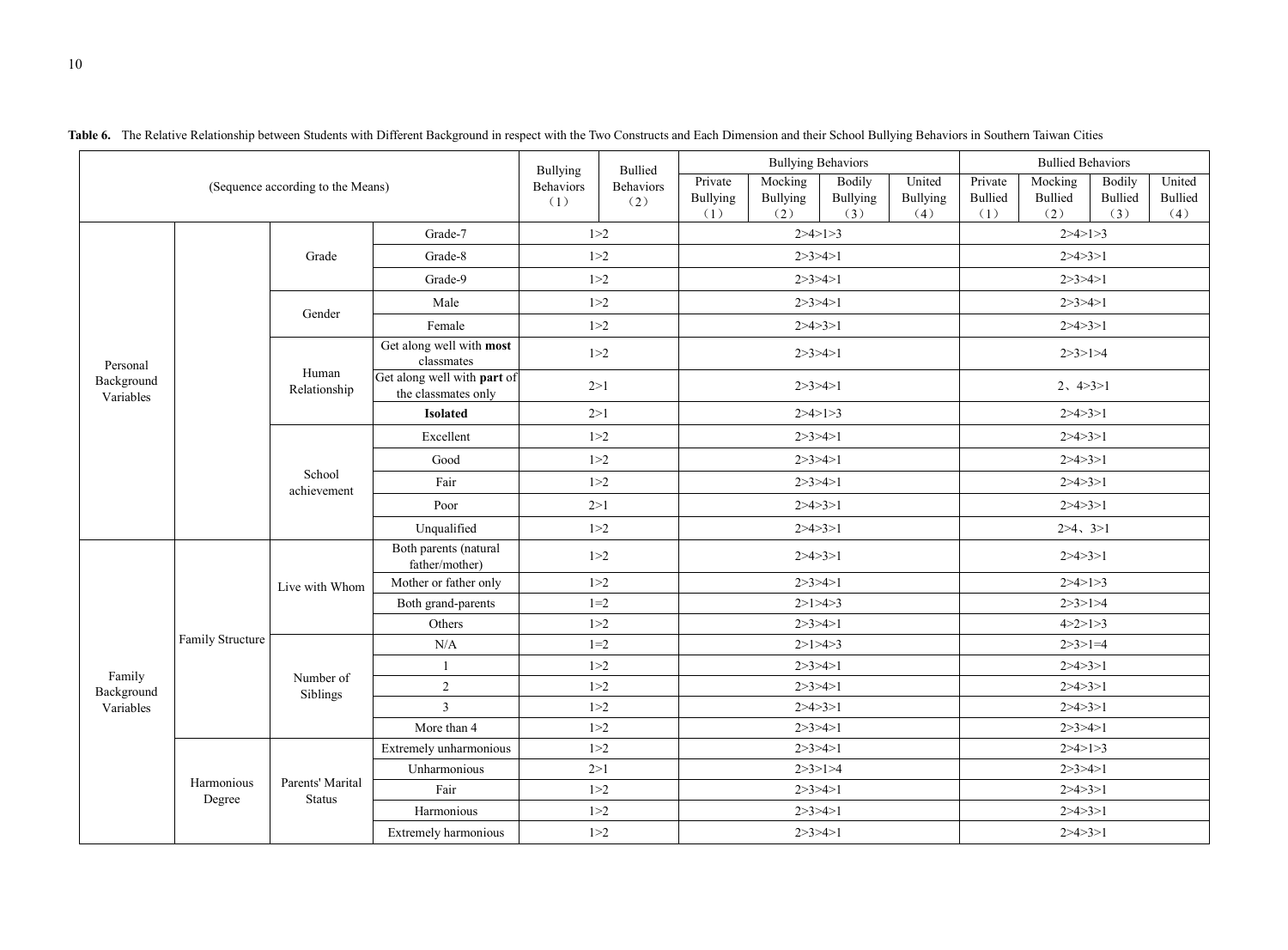|            |                                  |                                  | Extremely unharmonious     | 1 > 2   | 2>1>4>3         | $3 > 4 > 1 = 2$ |
|------------|----------------------------------|----------------------------------|----------------------------|---------|-----------------|-----------------|
|            |                                  |                                  | Unharmonious               | 2>1     | 2 > 3 > 4 > 1   | 2 > 4 > 3 > 1   |
|            |                                  | Affection for<br>Father          | Fair                       | 1 > 2   | 2 > 4 > 3 > 1   | 2 > 4 > 3 > 1   |
|            |                                  |                                  | Harmonious                 | 1 > 2   | 2 > 3 > 4 > 1   | $2 > 3 = 4 > 1$ |
|            |                                  |                                  | Extremely harmonious       | 1 > 2   | $2 > 3 = 4 > 1$ | 2 > 4 > 3 > 1   |
|            |                                  |                                  | Extremely unharmonious     | 1 > 2   | $2>1=4>3$       | 4 > 2 > 3 > 1   |
|            |                                  |                                  | Unharmonious               | 2>1     | 2 > 3 > 1 > 4   | 2 > 1 > 3 > 4   |
|            |                                  | Affection for<br>Mother          | Fair                       | 1 > 2   | 2 > 3 > 4 > 1   | 2 > 4 > 3 > 1   |
|            |                                  |                                  | Harmonious                 | 1 > 2   | 2 > 3 > 4 > 1   | 2 > 4 > 3 > 1   |
|            |                                  |                                  | Extremely harmonious       | 1 > 2   | 2 > 3 > 4 > 1   | 2 > 4 > 3 > 1   |
|            |                                  |                                  | Open and democratic        | 1 > 2   | 2 > 3 > 4 > 1   | 2 > 4 > 3 > 1   |
|            |                                  | Parents' Educating Methods       | Tyrannical and authorative | 2>1     | 2 > 4 > 3 > 1   | 2 > 4 > 3 > 1   |
|            |                                  |                                  | Cold and laissez-faire     | 1 > 2   | 2>1>4>3         | $1=4>2>3$       |
|            |                                  |                                  | High                       | 1 > 2   | 2 > 3 > 4 > 1   | $2 > 3 = 4 > 1$ |
|            | Parents' Socio-economic Position |                                  | Medium                     | 1 > 2   | $2 > 3 = 4 > 1$ | 2 > 4 > 1 > 3   |
|            |                                  |                                  | Low                        | 1 > 2   | 2 > 4 > 3 > 1   | 2 > 4 > 3 > 1   |
|            |                                  |                                  | Public                     | 1 > 2   | 2 > 3 > 4 > 1   | 2 > 4 > 3 > 1   |
|            |                                  | Public/private schools           | Private                    | 1 > 2   | 2 > 3 > 4 > 1   | 2 > 4 > 3 > 1   |
|            |                                  |                                  | Small                      | 1 > 2   | 2 > 4 > 3 > 1   | 2 > 4 > 3 > 1   |
|            |                                  | School Scale                     | Medium                     | 1 > 2   | 2 > 4 > 1 > 3   | 2 > 4 > 1 > 3   |
|            |                                  |                                  | Large                      | 1 > 2   | 2 > 3 > 4 > 1   | 2 > 3 > 4 > 1   |
|            |                                  | Students'                        | Under 10%                  | 1 > 2   | 2 > 3 > 4 > 1   | 2 > 3 > 1 > 4   |
|            |                                  | identification with              | About25%                   | 1 > 2   | 2 > 4 > 1 > 3   | 4 > 2 > 1 > 3   |
| School     |                                  | homeroom                         | About 40%                  | 2>1     | 2 > 3 > 4 > 1   | 2 > 4 > 3 > 1   |
| Background |                                  | teacher's care for               | About 60%                  | 1 > 2   | 2 > 4 > 3 > 1   | 2 > 4 > 3 > 1   |
| Variables  | Homeroom                         | their learning<br>condition      | About 75%                  | 1 > 2   | $2 > 3 = 4 > 1$ | 2 > 4 > 3 > 1   |
|            | teacher's                        |                                  | Above 90%                  | 1 > 2   | 2 > 3 > 4 > 1   | 2 > 4 > 3 > 1   |
|            | educating                        |                                  | 10%                        | $1 = 2$ | 2 > 4 > 3 > 1   | $2 > 3 > 1 = 4$ |
|            | methods                          | Students'<br>identification with | 25%                        | 1 > 2   | 2 > 4 > 3 > 1   | 2 > 4 > 1 > 3   |
|            |                                  | homeroom                         | 40%                        | 1 > 2   | 2 > 3 > 4 > 1   | 2 > 4 > 3 > 1   |
|            |                                  | teacher's care for               | 60%                        | 1 > 2   | 2 > 3 > 4 > 1   | 2 > 4 > 3 > 1   |
|            |                                  | their living                     | 75%                        | 1 > 2   | 2 > 3 > 4 > 1   | 2 > 3 > 4 > 1   |
|            |                                  | condition                        | 90%                        | 1 > 2   | 2 > 3 > 4 > 1   | 2 > 4 > 3 > 1   |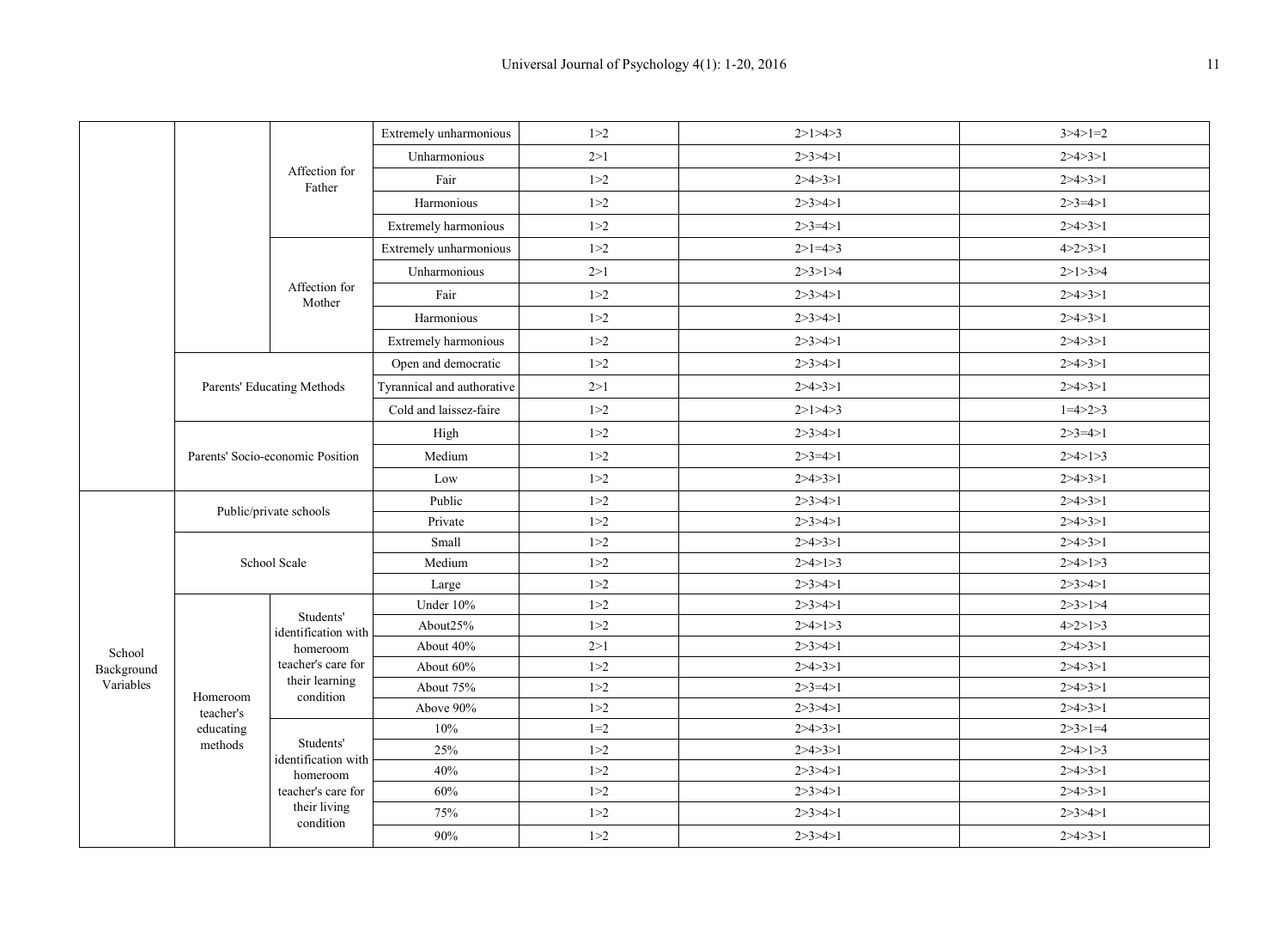|                                         | 10% | 1 > 2 | 2 > 4 > 3 > 1   | 2 > 3 > 4 > 1   |
|-----------------------------------------|-----|-------|-----------------|-----------------|
| Students'<br>identification with        | 25% | 1 > 2 | 2 > 3 > 4 > 1   | 2 > 4 > 3 > 1   |
| their sharing                           | 40% | 1 > 2 | $2 > 3 = 4 > 1$ | $2 > 4 > 1 = 3$ |
| emotional feelings                      | 60% | 1 > 2 | 2 > 3 > 4 > 1   | $2 > 3 = 4 > 1$ |
| with homeroom<br>teacher                | 75% | 1 > 2 | 2 > 3 > 4 > 1   | 2 > 4 > 3 > 1   |
|                                         | 90% | 2>1   | $2>1=4>3$       | 4 > 2 > 3 > 1   |
|                                         | 10% | 1 > 2 | 2 > 3 > 4 > 1   | 2 > 4 > 3 > 1   |
| Students'                               | 25% | 1 > 2 | 2 > 3 > 4 > 1   | 2 > 4 > 1 > 3   |
| identification with                     | 40% | 1 > 2 | $2 > 3 > 1 = 4$ | $2 > 4 > 1 = 3$ |
| homeroom<br>teacher's physical          | 60% | 1 > 2 | $2 > 3 = 4 > 1$ | 2>1>4>3         |
| punishment                              | 75% | 2>1   | 2 > 4 > 3 > 1   | 2 > 3 > 1 > 4   |
|                                         | 90% | 1 > 2 | 2 > 4 > 1 > 3   | 2 > 3 > 4 > 1   |
| Students'                               | 10% | 1 > 2 | 2 > 3 > 4 > 1   | 2 > 4 > 3 > 1   |
| identification with                     | 25% | 1 > 2 | 2 > 3 > 4 > 1   | 2 > 4 > 3 > 1   |
| homeroom                                | 40% | 1 > 2 | 2 > 3 > 4 > 1   | 2 > 4 > 3 > 1   |
| teacher's punishing<br>students without | 60% | 1 > 2 | 2 > 3 > 1 > 4   | 2 > 3 > 1 > 4   |
| giving a chance for                     | 75% | 1 > 2 | 2>1>4>3         | 2 > 4 > 1 > 3   |
| them to explain                         | 90% | 1 > 2 | 2 > 4 > 3 > 1   | 2 > 3 > 4 > 1   |
| Students'                               | 10% | 1 > 2 | 2 > 3 > 4 > 1   | 2 > 4 > 3 > 1   |
| identification with                     | 25% | 1 > 2 | $2 > 3 = 4 > 1$ | 2 > 4 > 3 > 1   |
| homeroom                                | 40% | 1 > 2 | 2 > 3 > 4 > 1   | 2 > 3 > 4 > 1   |
| teacher's not<br>believing the          | 60% | 1 > 2 | 2 > 4 > 1 > 3   | $2>1=4>3$       |
| students' telling the                   | 75% | 1 > 2 | 2>1>4>3         | 2 > 4 > 1 > 3   |
| truth                                   | 90% | 1 > 2 | 2 > 4 > 3 > 1   | $2 > 3 > 1 = 4$ |
|                                         |     |       |                 |                 |

 $\Gamma$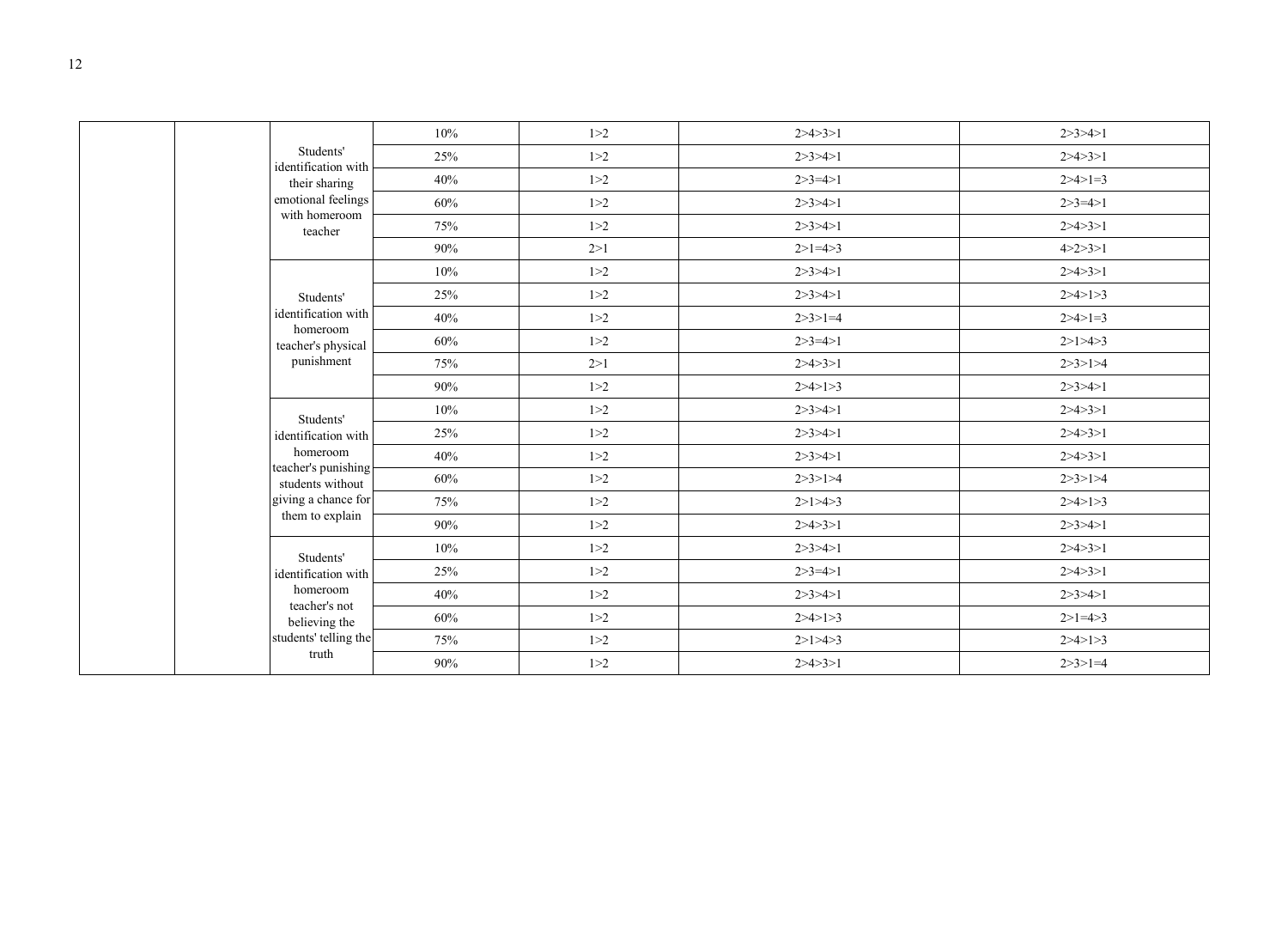|                                   |                       |                                   |                                                                                                            | Bullying                                                                                              |                                                                                                       | <b>Bullying Behaviors</b>                                                    |                                                                                                         |                                                    | Bullied                                               | <b>Bullied Behaviors</b>               |                                                       |                                             |                             |
|-----------------------------------|-----------------------|-----------------------------------|------------------------------------------------------------------------------------------------------------|-------------------------------------------------------------------------------------------------------|-------------------------------------------------------------------------------------------------------|------------------------------------------------------------------------------|---------------------------------------------------------------------------------------------------------|----------------------------------------------------|-------------------------------------------------------|----------------------------------------|-------------------------------------------------------|---------------------------------------------|-----------------------------|
|                                   |                       |                                   | <b>Full Scale</b>                                                                                          | <b>Behaviors</b>                                                                                      | Mocking<br>Private Bullying<br>Bullying                                                               |                                                                              | United<br><b>Bodily Bullying</b><br><b>Bullying</b>                                                     |                                                    | <b>Behaviors</b>                                      | Private<br><b>Bullied</b>              | Mocking<br><b>Bullied</b>                             | <b>Bodily</b><br><b>Bullied</b>             | United<br><b>Bullied</b>    |
|                                   |                       | Grade                             |                                                                                                            |                                                                                                       |                                                                                                       |                                                                              | Grade 9>7                                                                                               |                                                    |                                                       |                                        |                                                       |                                             |                             |
|                                   |                       | Gender                            | M>F                                                                                                        | M>F                                                                                                   | M>F                                                                                                   | M>F                                                                          | M>F                                                                                                     | M>F                                                | M>F                                                   | M>F                                    | M>F                                                   | M>F                                         |                             |
| Personal                          |                       | Human<br>Relationship             | P>M<br>I>M<br>I > P I > P                                                                                  | P>M<br>I>M                                                                                            | I>M<br>I > P                                                                                          | $\circledcirc$                                                               | $\circledcirc$                                                                                          | P>M<br>I>M                                         | P>M<br>I>M<br>$\mathbb{P}P$                           | P>M<br>I>M<br>I > P                    | P>M<br>I>M<br>$\triangleright$ P                      | P>M<br>I>M<br>$\mathsf{I}\!\!>\!\mathsf{P}$ | P>M<br>I>M<br>$\rm I > P$   |
| Background<br>Variables           |                       | School<br>achievement             | $\circledcirc$                                                                                             | Unqualified><br>Excellent<br>Unqualified>Good<br>Unqualified>Fair                                     |                                                                                                       | Unqualified ><br>Excellent<br>Unqualified ><br>Good<br>Unqualified ><br>Fair |                                                                                                         | Unqualified><br>Excellent<br>Unqualified ><br>Good |                                                       |                                        |                                                       |                                             |                             |
| Family<br>Background<br>Variables | Number of<br>Siblings | Number of<br>Siblings             | Single>Together<br>Others>Together                                                                         | Single>Together<br>Others>Together                                                                    | Single>Together<br>Others>Together                                                                    | Single>Together                                                              |                                                                                                         | $\circledcirc$                                     | $\circledcirc$                                        | $\overline{\text{Single}}$<br>Together |                                                       |                                             | Single><br>Together         |
|                                   | Number of<br>Siblings | Number of<br>Siblings             | N/A > 2                                                                                                    | N/A > 2                                                                                               | N/A > 1 N/A > 2                                                                                       |                                                                              |                                                                                                         | $\circledcirc$                                     | N/A > 2                                               | N/A > 1<br>N/A > 2                     |                                                       | N/A > 1<br>N/A > 2                          |                             |
|                                   | Harmonious<br>Degree  | Parents' Marital<br><b>Status</b> | Unharmonious><br>Harmonious<br>Unharmonious<br>$>$ Extremely<br>Harmonious<br>Fair>Extremely<br>Harmonious | Unharmonious><br>Extremely<br>Harmonious<br>Fair>Harmonious<br>Fair>Extremely<br>Harmonious           | $\circledcirc$                                                                                        | Unharmonious><br>Extremely<br>Harmonious<br>Fair>Extremely<br>Harmonious     | Unharmonious><br>Harmonious<br>Unharmonious><br>Extremely<br>Harmonious<br>Fair>Extremely<br>Harmonious | Fair><br>Extremely<br>Harmonious                   | N/A ><br>Extremely<br>Harmonious                      | N/A<br>Extremely<br>Harmonious         |                                                       | N/A<br>Extremely<br>Harmonious Harmonious   | N/A<br>Extremely            |
|                                   |                       | Affection for<br>Father           | $\circledcirc$                                                                                             | Extremely<br>Unharmonious<br>> Harmonious<br>Extremely<br>Unharmonious<br>$>$ Extremely<br>Harmonious | Extremely<br>Unharmonious<br>> Unharmonious.<br>Fair, Harmonious,<br>Extremely<br>Harmonious          |                                                                              | N/A>Extremely<br>N/A>Extremely<br>Harmonious                                                            | $\circledcirc$                                     | N/A ><br>Extremely<br>Harmonious<br>N/A<br>Harmonious | $\circledcirc$                         | N/A ><br>Extremely<br>Harmonious<br>N/A<br>Harmonious | $\circledcirc$                              |                             |
|                                   |                       | Affection for<br>Mother           | $\circledcirc$                                                                                             | $\circledcirc$                                                                                        | Extremely<br>Unharmonious<br>$>$ Extremely<br>Harmonious                                              | Fair> Extremely<br>Harmonious                                                |                                                                                                         | $\circledcirc$                                     | $\circledcirc$                                        | N/A<br>Harmonious                      | $\circledcirc$                                        |                                             | N/A<br>Harmonious           |
|                                   |                       | Parents'<br>Educating<br>Methods  | Laissez<br>faire>Democratic                                                                                | Laissez-faire><br>Democratic                                                                          | Laissez<br>faire>Democratic<br>Laissez-faire><br>$T_{\text{t}}$ and $T_{\text{t}}$ and $T_{\text{t}}$ |                                                                              |                                                                                                         | $\circledcirc$                                     | $T> D$<br>L>D                                         | T>D<br>$\text{L}\!\!>\!\! \text{T}$    | $\circledcirc$                                        | $\circledcirc$                              | $\text{L}\!\!>\!\!\text{D}$ |

◎

Tyrannic

Parents' Socio economic Position

**Table 7.** Comprehensive Summary of Variance Analysis of School Bullying Behavior Results for Students in Students in Junior High Schools in Southern Taiwan Cities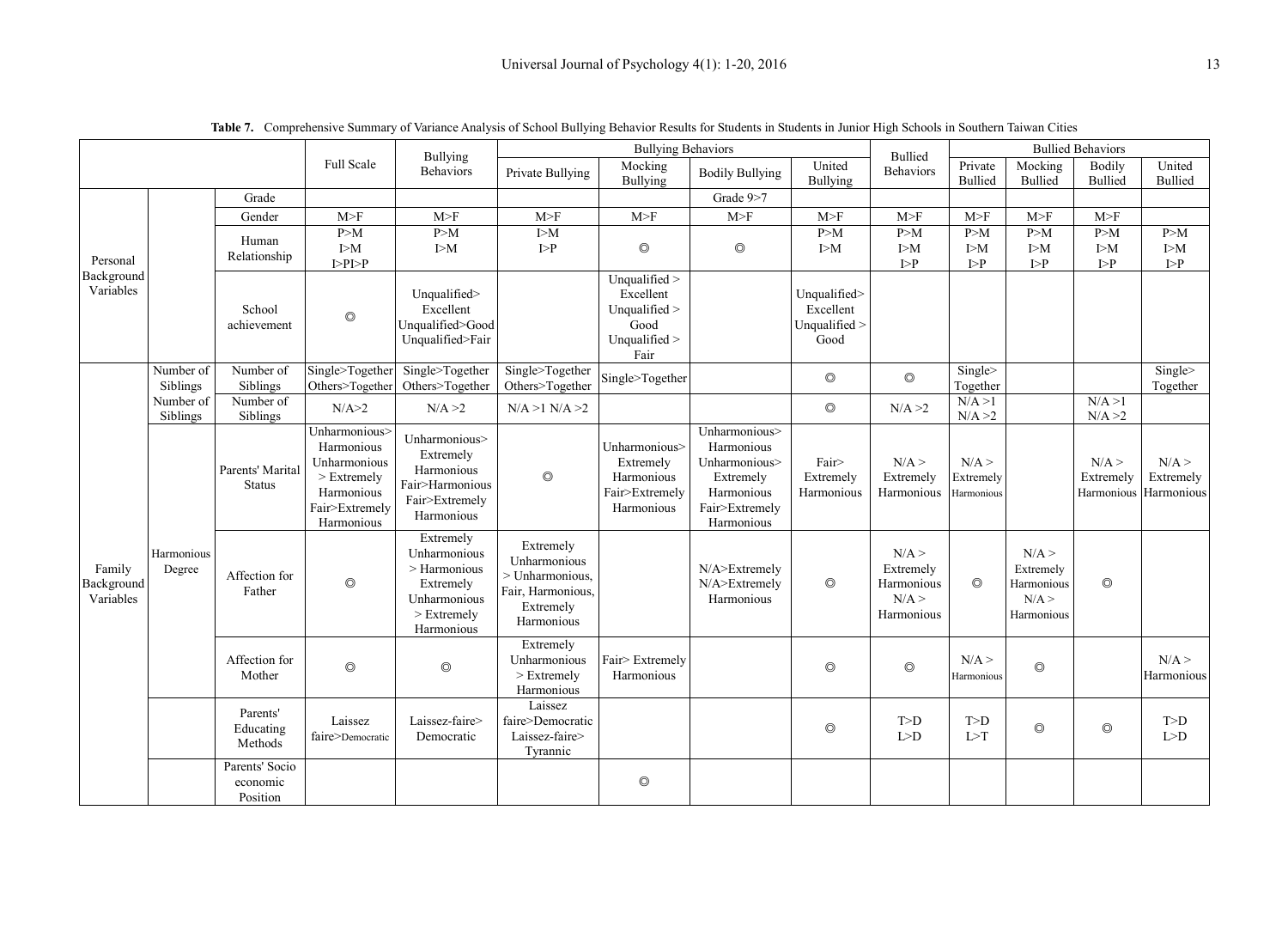|                                   |                                   | Public/private<br>schools                                                                                                               |                |                    |                                                                                                                                                                                                                                                                                                                                                   |                    |                |                                             |                |                  |                |                                                                                                                                                                                                                   |       |
|-----------------------------------|-----------------------------------|-----------------------------------------------------------------------------------------------------------------------------------------|----------------|--------------------|---------------------------------------------------------------------------------------------------------------------------------------------------------------------------------------------------------------------------------------------------------------------------------------------------------------------------------------------------|--------------------|----------------|---------------------------------------------|----------------|------------------|----------------|-------------------------------------------------------------------------------------------------------------------------------------------------------------------------------------------------------------------|-------|
|                                   |                                   | School Scale                                                                                                                            |                |                    | Medium>Small                                                                                                                                                                                                                                                                                                                                      |                    |                | Medium><br>Large                            |                | Medium><br>Small |                |                                                                                                                                                                                                                   |       |
|                                   |                                   | Students'<br>identification<br>with homeroom<br>teacher's care for<br>their learning<br>condition                                       | 1 > 9<br>4 > 9 | 1>6, 7, 9<br>4 > 9 | 1 > 9                                                                                                                                                                                                                                                                                                                                             | 1>4, 6, 7, 9       | $\circledcirc$ | $\circledcirc$                              | 4 > 9          | 4 > 9            | $\circledcirc$ | 4 > 9                                                                                                                                                                                                             | 4 > 9 |
| School<br>Background<br>Variables | Homeroom                          | Students'<br>identification<br>with homeroom<br>teacher's care for<br>their living<br>condition                                         | 1>4, 6, 7, 9   | 1>6, 9             | 1 > 9                                                                                                                                                                                                                                                                                                                                             | 1>6, 9             |                |                                             |                |                  |                | 1>6, 9   1>4, 6, 7, 9 $\begin{vmatrix} 1 & 4 & 6 \\ 0 & 1 & 9 \end{vmatrix}$ 1>4, 6, 7, 9 $\begin{vmatrix} 1 & 2 & 4 \\ 9 & 9 & 9 \end{vmatrix}$ 1>6, 7, 9 $\begin{vmatrix} 1 & 2 & 4 \\ 9 & 9 & 9 \end{vmatrix}$ |       |
|                                   |                                   | Students'<br>identification<br>with their<br>sharing<br>emotional<br>feelings with<br>homeroom<br>teacher                               | 1>6, 9         | 1>6, 9<br>2 > 9    |                                                                                                                                                                                                                                                                                                                                                   | 1>6, 7, 9<br>2 > 9 | 1 > 9          | 1>6, 9                                      | 1>6, 9         | $\circledcirc$   | 1>6, 9         | 1 > 9                                                                                                                                                                                                             |       |
|                                   | teacher's<br>educating<br>methods | Students'<br>identification<br>with homeroom<br>teacher's<br>physical<br>punishment                                                     | 9 > 1          | $\circledcirc$     | 9 > 1                                                                                                                                                                                                                                                                                                                                             | $\circledcirc$     |                | 9 > 1                                       | $\circledcirc$ | $\circledcirc$   | $\circledcirc$ | 9 > 1                                                                                                                                                                                                             |       |
|                                   |                                   | Students'<br>identification<br>with homeroom<br>teacher's<br>punishing<br>students without<br>giving a chance<br>for them to<br>explain |                |                    | $\begin{vmatrix} 7 & 2 & 4 & 6 \\ 9 & 2 & 1 & 2 \\ 4 & 6 & 7 & 1 \end{vmatrix}$<br>7 -1, 2, 4, 6, 9 $\begin{vmatrix} 6 & 2 & 2 \\ 7 & 2 & 4 & 6 \\ 1 & 2 & 3 & 4 \end{vmatrix}$<br>7 -1, 2, 4, 6 $\begin{vmatrix} 7 & 2 & 4 & 6 \\ 7 & 2 & 4 & 6 \\ 1 & 2 & 2 & 4 \end{vmatrix}$<br>7 -1, 2, 4, 6 $\begin{vmatrix} 7 & 2 & 4 & 6 \\ 9 & 1 & 2 & $ |                    |                |                                             |                |                  | $\circledcirc$ | 6 > 1                                                                                                                                                                                                             |       |
|                                   |                                   | Students'<br>identification<br>with homeroom<br>teacher's not<br>believing the<br>students' telling<br>the truth                        | 7>1, 2, 4, 9   |                    | $\begin{array}{ccc} 7>1, & 2, & 4 \\ 6>1 & & 7>1, & 2, & 4, & 6, & 9 \end{array}$<br>Note: © signifies single factor variance analysis reaches significant difference, but after-test does not reach significant difference.                                                                                                                      | 7>1                |                | $7>1, 2, 4$ $7>1, 2, 9$ $7>1, 2, 4$ $\circ$ |                |                  |                | $7>1$ , 2                                                                                                                                                                                                         | 7 > 1 |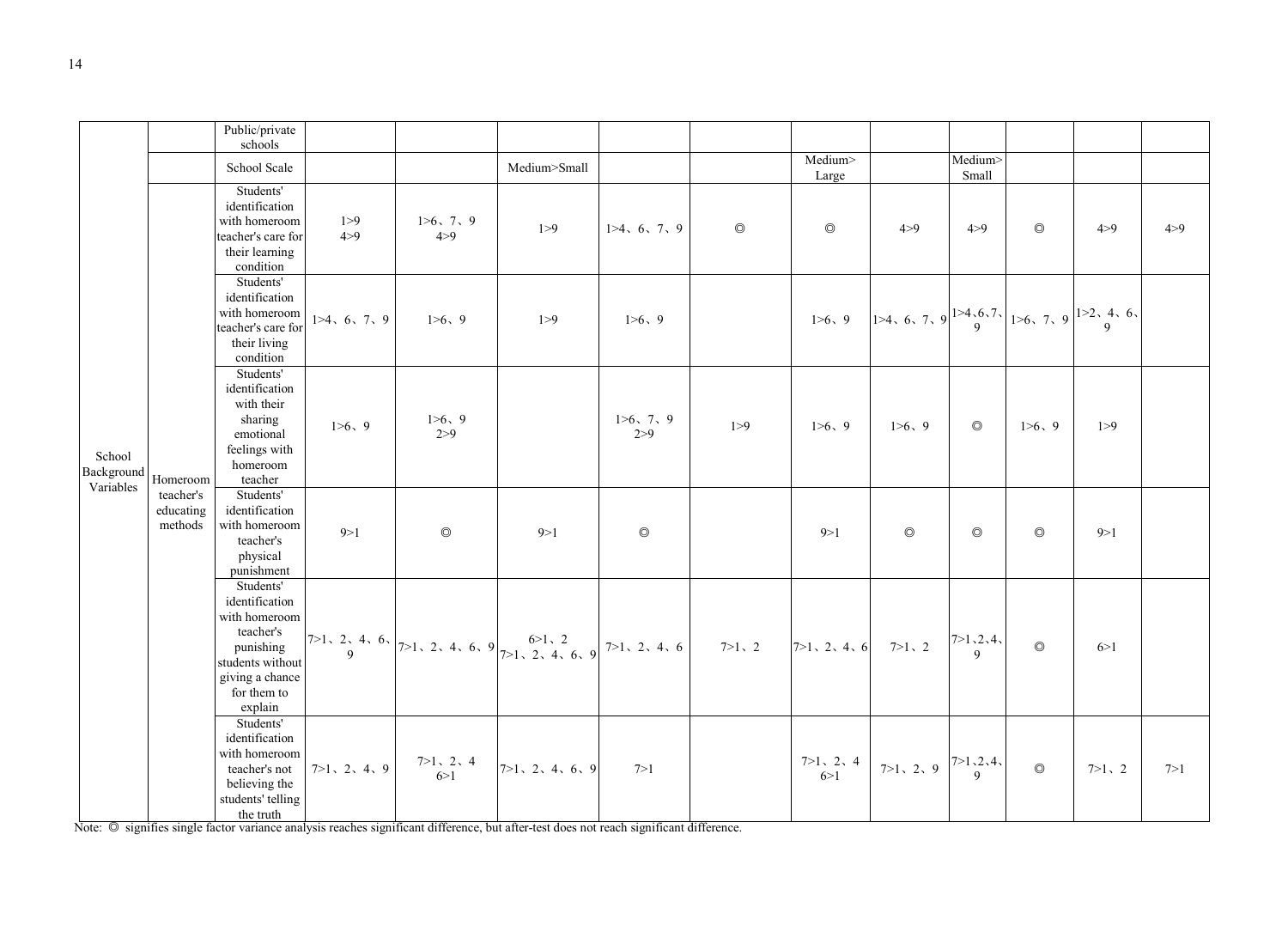|                                     | Predictive |                                                                                                                                                  |                                                                                                                                      |        | Predictive variables' placement order           |                                                                                                     |                      |                                  |
|-------------------------------------|------------|--------------------------------------------------------------------------------------------------------------------------------------------------|--------------------------------------------------------------------------------------------------------------------------------------|--------|-------------------------------------------------|-----------------------------------------------------------------------------------------------------|----------------------|----------------------------------|
|                                     | Power      | 1                                                                                                                                                | $\overline{c}$                                                                                                                       | 3      | $\overline{4}$                                  | 5                                                                                                   | 6                    | $\overline{7}$                   |
| Overall<br><b>Bullying</b>          | $.178***$  | Human<br>Relationship                                                                                                                            | Students'<br>identification with<br>homeroom<br>teacher's<br>punishing students<br>without giving a<br>chance for them to<br>explain | Gender | Harmonious<br>Degree of<br>Parents'<br>Marriage | Students'<br>identification with<br>their sharing<br>emotional feelings<br>with homeroom<br>teacher | Live<br>with<br>Whom | Parents'<br>Educating<br>Methods |
| <b>Bullying</b><br><b>Behaviors</b> | $.149***$  | Students'<br>identification<br>with<br>homeroom<br>teacher's<br>punishing<br>students<br>without<br>giving a<br>chance for<br>them to<br>explain | Harmonious<br>Degree of Parents'<br>Marriage                                                                                         | Gender | Human<br>Relationship                           | Students'<br>identification with<br>their sharing<br>emotional feelings<br>with homeroom<br>teacher | Live<br>with<br>Whom |                                  |
| <b>Bullied</b><br><b>Behaviors</b>  | $.179***$  | Human<br>Relationship                                                                                                                            | Students'<br>identification with<br>homeroom<br>teacher's<br>punishing students<br>without giving a<br>chance for them to<br>explain | Gender | Parents'<br>Educating<br>Methods                | Students'<br>identification with<br>homeroom<br>teacher's care for<br>their living<br>condition     | Live<br>with<br>Whom |                                  |

**Table 8.** Multiple Regression Analysis of School Bullying Behaviors

\*\*\*refers to  $P<.001$ 

## **(III). Prediction that Influence Factors of School Bullying Behaviors**

In Table 8, we integrate the prediction that influences factors of school bullying behaviors of students in junior high schools in Southern Taiwan cities.

# **6. Research Conclusions and Related Suggestions**

To respond to results and recount of questions to be answered, we deducted the primary conclusions for bullying behaviors of students in junior high schools in Southern Taiwan cities.

# **(I). The Current Condition and Distribution of School Bullying Behaviors by Students in Junior High Schools in Southern Taiwan Cities**

The research results are illustrated as below:

1. We should face up to school bullying behaviors of students in junior high schools in Southern Taiwan cities

According to the data obtained by this research, we analyzed the overall bullying behaviors of students in junior high schools in Southern Taiwan cities, and found the mean of overall bullying behaviors is 1.23, and the percentage is 13.45%. As a whole, the condition of bullying behaviors of

students in junior high schools in Southern Taiwan cities is not serious, but such behaviors still exist and should be faced up to for solutions in order to further reduce the occurrence rate.

2. Regarding bullying behaviors of students in junior high schools in Southern Taiwan cities, the most serious bullying behaviors (matching extent over 90%) are more than the less serious bullying behaviors (matching extent 75%), which is worthy of value and seeking for improvement.

The mean of bullying behaviors of students in junior high schools in Southern Taiwan cities is 1.25, the percentage is about 13.75%, and the match extent by order is: the match extent under 10% is 85.65%, 25% is 8.70%, 60% is 1.27%, 75% is 0.66%, and over 90% is 0.86%, all The match extent under 10% occupies the largest proportion, 75% the smallest proportion, and above 90% is more than 75%. In addition, though the overall bullying behaviors are not serious, few serious bullying events increase instead of declining, which is worthy of relative parents, teachers, and educational units to understand and work for solutions.

3. Regarding bullied behaviors of students in junior high schools in Southern Taiwan cities, the most serious bullied behaviors (matching extent over 90%) are more than the less serious bullied behaviors (matching extent 75%), which is worthy of value and seeking for improvement.

The mean of bullied behaviors of students in junior high schools in Southern Taiwan cities is 1.21, the percentage is about 13.15%, and the match extent by order is: the match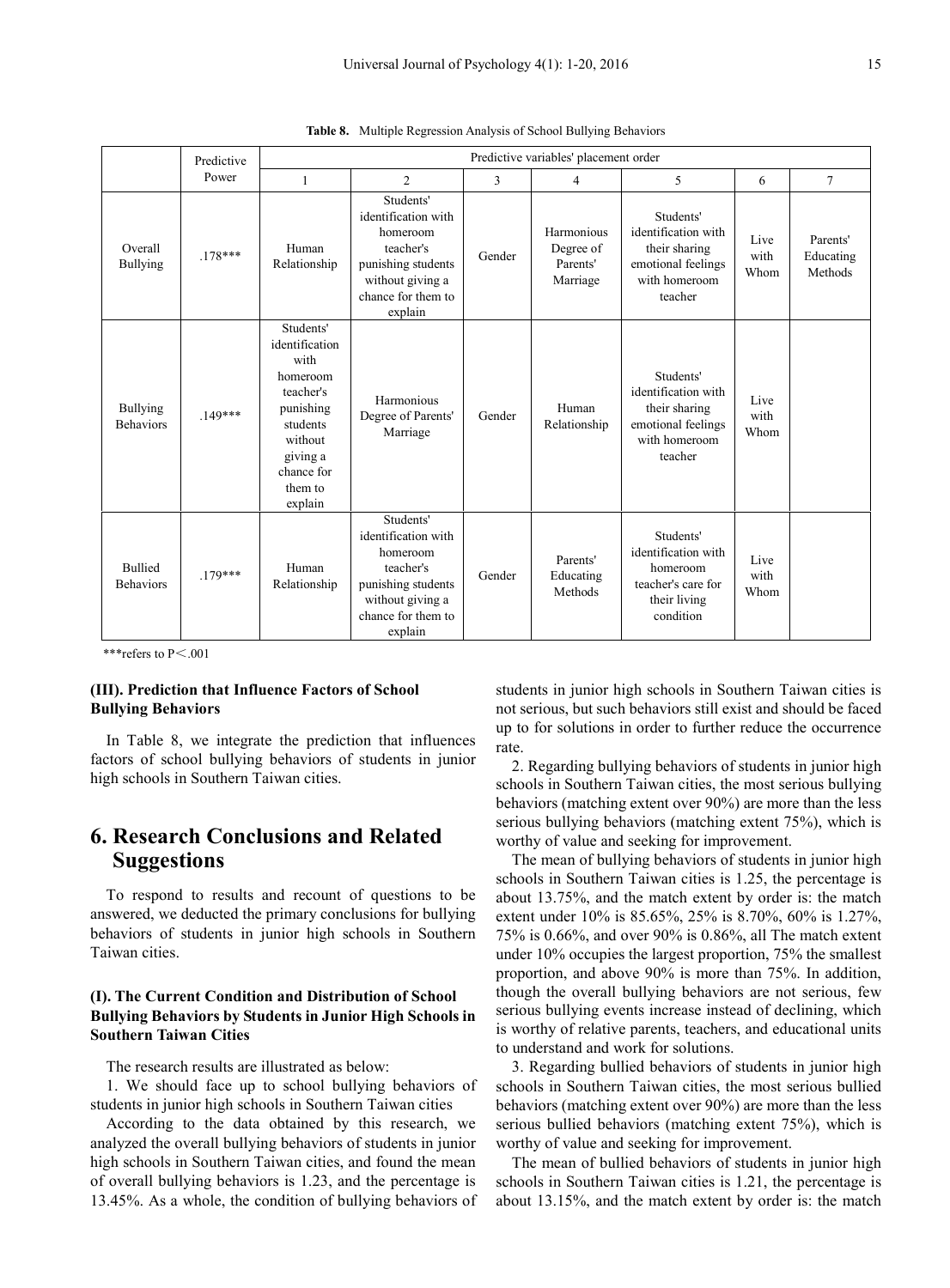extent under 10% is 88.95%, 25% is 6.00%, 40% is 2.33%, 60% is 1.16%, 75% is 0.58, and over 90% is 0.97%, all The match extent under 10% occupies the largest proportion, 75% the smallest proportion, and above 90% is more than 75%. In addition, though the overall bullied behaviors are not serious, few serious bullied events increase instead of declining, which is worthy of relative parents, teachers, and educational units to understand and work for solutions.

4. Overall bullied behaviors of students in junior high schools in Southern Taiwan cities perform differently in each construct and dimension, so the relative units and personnel should try to understand and seek for the solutions.

On the basis of the results from descriptive statistics of each construct and dimension of overall bullied behaviors of students in junior high schools in Southern Taiwan cities, it is found that:

1. The severity of bullying behaviors in sequence are mocking bullying, bodily bullying, united bullying, and private bullying. Among them, mocking bullying is the most serious, and private bullying is the most slight.

2. The severity of bullied behaviors in sequence is mocking bullied, united bullied, bodily bullied, and private bullied. Among them, mocking bullied is the most serious, and private bullied is the most slight.

# **(II). Difference Exists in the Personal Background Variables of Students in Junior High Schools in Southern Taiwan Cities and School Bullying Behaviors**

On the basis of the research results, it is found that except grade, the overall school bullying behaviors of students with different personal backgrounds in junior high schools in Southern Taiwan cities reach significant difference.

1. Regarding grade, except that Grade 9 students' bodily bullying is more serious than Grade-7 students, and reaches significant difference, the remaining do not reach significant difference.

2. On the whole, boys' school bullying behaviors are more serious than girls', reaching significant difference. As for each aspect of bullying and bullied (except united bullied), boys' condition is more serious than girls' as well.

3. The overall school bullying behaviors of students with different human relationships are more serious than those of students with isolated relationship, showing those with poor human relationship have school bullying behaviors more serious than those with good human relationship.

4. The overall school bullying behaviors of students with different schoolwork achievement do not reach significant difference, but are more serious than those with other schoolwork achievements. The bullied behaviors do not reach significant difference.

# **(III). Difference Exists in Different Family Backgrounds of Students in Junior High Schools in Southern Taiwan Cities and School Bullying Behaviors**

1. In regard of overall, partial constructs and dimensions of school bullying behaviors, those living with their father and mother perform the slightest, reaching significant difference.

2. Those without siblings perform the most seriously in respect with school bullying behaviors, bullying behaviors, and bullied behaviors, reaching significant difference.

3. The more unharmonious marriage of the parents, the more seriously students perform in respect with school bullying behaviors, bullying behaviors, and bullied behaviors, reaching significant difference.

4. Those who have poor affection for their father do not have overall school bullying behaviors reaching significant difference. However, in the remaining part of constructs and dimensions, their school bullying behaviors are more serious, reaching significant difference.

5. Those who have better affection for their mother do not have overall school bullying behaviors reaching significant difference. However, in the remaining part of constructs and dimensions, their school bullying behaviors are less serious, reaching significant difference.

6. In respect with overall school bullying behaviors, and the remaining part of constructs and dimensions, those whose parents' educational methods are open and democratic perform the most mildly, reaching significant difference.

7. In respect with overall school bullying behaviors, and the remaining part of constructs and dimensions, those whose parents' socioeconomic positions are different do not reach significant difference.

# **(IV). Difference Exists in Different School Backgrounds of Students in Junior High Schools in Southern Taiwan Cities and School Bullying Behaviors**

1. In respect with overall school bullying behaviors, and the remaining constructs and dimensions, the public and private schools do not reach significant difference.

2. In respect with school bullying behaviors, different school scales do not reach significant difference.

3. In respect with overall school bullying behaviors, and the remaining constructs and dimensions, the more the students identify with homeroom teacher's care for their learning condition, the more mildly they will perform, and reach significant difference.

4. In respect with overall school bullying behaviors, and the remaining constructs and dimensions, the more the students identify with homeroom teacher's care for their living condition, the more mildly they will perform, and reach significant difference.

5. In respect with overall school bullying behaviors, and the remaining constructs and dimensions, the more the students identify with homeroom teacher's sharing emotional feelings, the more mildly they will perform, and reach significant difference.

6. In respect with overall school bullying behaviors, and the remaining constructs and dimensions, the more the students identify with homeroom teacher's physical punishment for the students, the most seriously they will perform, and reach significant difference.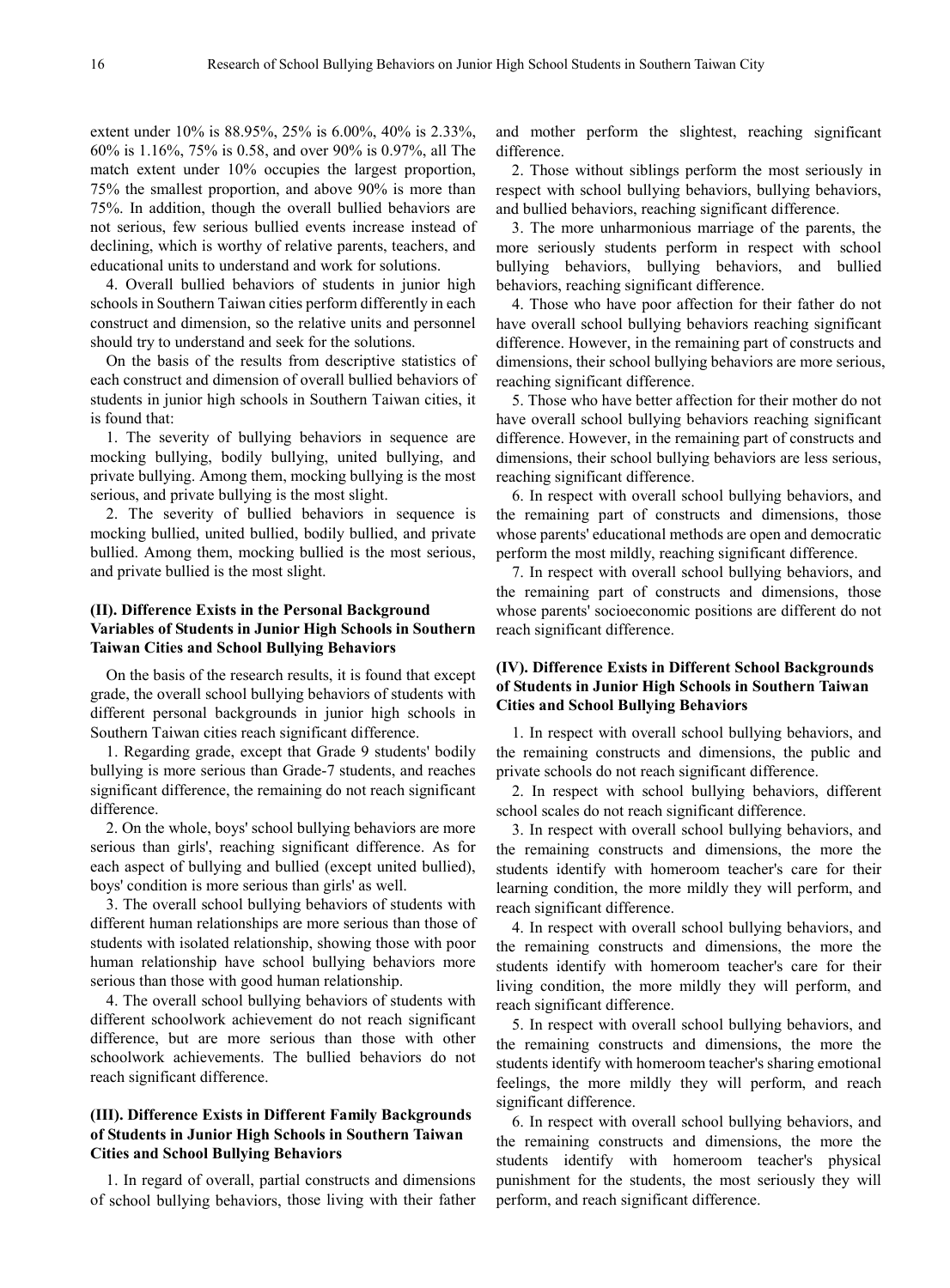7. In respect with overall school bullying behaviors, and the remaining constructs and dimensions, the more the students identify with homeroom teacher's punishing students without giving a chance for explanation, the more seriously they will perform, and reach significant difference.

8. In respect with overall school bullying behaviors, and the remaining constructs and dimensions, the more the students identify with homeroom teacher's not believing students' telling the truth, the more seriously they will perform, and reach significant difference.

# **(V). Among the Factors that Influence School Bullying Behaviors of Students in Junior High School Students in Southern Taiwan Cities, Seven have Predictive Power for School Bullying Behaviors**

According to the research results, it is found that in respect of "Human Relationship", "identification extent with homeroom teacher punishes students without giving a chance for them to explain", "gender", "parents' marriage harmony degree", "Students' identification with their sharing emotional feelings with homeroom teacher", "Living with whom", and "Parents' Educating Methods", students' performance can predict the occurrence of their overall school bullying behaviors.

# **(VI). The Overall School Bullying Behaviors, Bullying Behaviors, and Bullied Behaviors of Students in Junior High School Students in Southern Taiwan Cities Reach Significantly Positive Correlation**

Regarding the overall school bullying behaviors, bullying behaviors, and bullied behaviors of students in junior high school students in southern Taiwan cities, after analyzing, it is found that they have significantly positive correlation. That is, as long as students perform seriously in one item, they will perform more seriously in the other items.

# **(VII). The Dimensions of Bullying Behaviors, and Bullied Behaviors of Students in Junior High School Students in Southern Taiwan Cities Reach Significantly Positive Correlation**

Regarding the dimensions of bullying behaviors (private bullying, mocking bullying, bodily bullying, and united bullying), and bullied behaviors (private bullied. mocking bullied, bodily bullied, and united bullied) of students in junior high school students in southern Taiwan cities, after analyzing, it is found that they have significantly positive correlation. That is, as long as students perform seriously in one item, they will perform more seriously in the other items.

This research conducted investigation targeting at the school bullying behaviors of students in junior high schools in Southern Taiwan cities. In accordance with the previously mentioned findings and conclusions, we proposed the following recommendations, wishing to help improve the school bullying behaviors of students in junior high schools in Southern Taiwan cities.

## **(I). School Strengthens the Mentoring Mechanism and Seek for Resource Assistance**

Upon facing school bullying behaviors, in addition to timely treatment, school administration personnel should focus on the mentoring for the bully and the bullied. Therefore, school administration personnel should strengthen the mentoring mechanism, and set up mentoring resource network, so that when the mentoring teachers cannot handle, they can ask for help from more professional resources of mentoring to help change the bully's behaviors and assist the bullied to recover from the harm, reducing school bullying behaviors to the least.

## **(II). Propagate and Clear Anti-bullying Appeal Channels**

Some bullied students are stuck to the difficulty without any help because of the peer pressure, introvert personality, or being threatened by the bully. However, this will only encourage the bully's behaviors, leading to unmanageable school bullying behaviors. Therefore, the administration personnel should stress on propagate anti-bullying appeal channels, so that the bullied students can appeal, and the bully can be deferred by such channels.

# **(III). School's Administration Personnel Should Positively Face up to Treatment of School Bullying Behaviors**

When the school administration personnel face school bullying behavior, they should try to understand and treat it positively, not just comfort the bullied students negatively and appease the bully, since this equals to encouraging school bullying behaviors, which will make bullying behaviors become even more rampant. In encountering the school bullying behaviors, school administration personnel should positively understand the causes of the bullying event. There should be a mechanism for the bully and the bullied to clarify the responsibility and receive tracking and mentoring. In this way, the bully can take the responsibility, and the bullied can receive good consultancy to recover from physical and mental harm.

# **(IV). Consolidate Gender Equality Teaching Materials, Integrate Gender Equality into Teaching and Promote Related Propaganda**

Gender reaches significant difference in affecting school bullying behaviors of students in junior high schools in Southern Taiwan cities, so we suggest that school can develop gender equality related programs. School teachers are personnel who "implement the program", and the action research may include innovation of program's content, application of teaching methods, teacher-student interaction, and etc. in order to benefit the students' learning effectiveness (Wang & Huang, 2014)[56]. By means of school or teachers writing and editing gender equality teaching materials, gender equality can be integrated into teaching each semester or in opportunity education, so that we can raise students' awareness of gender equality as the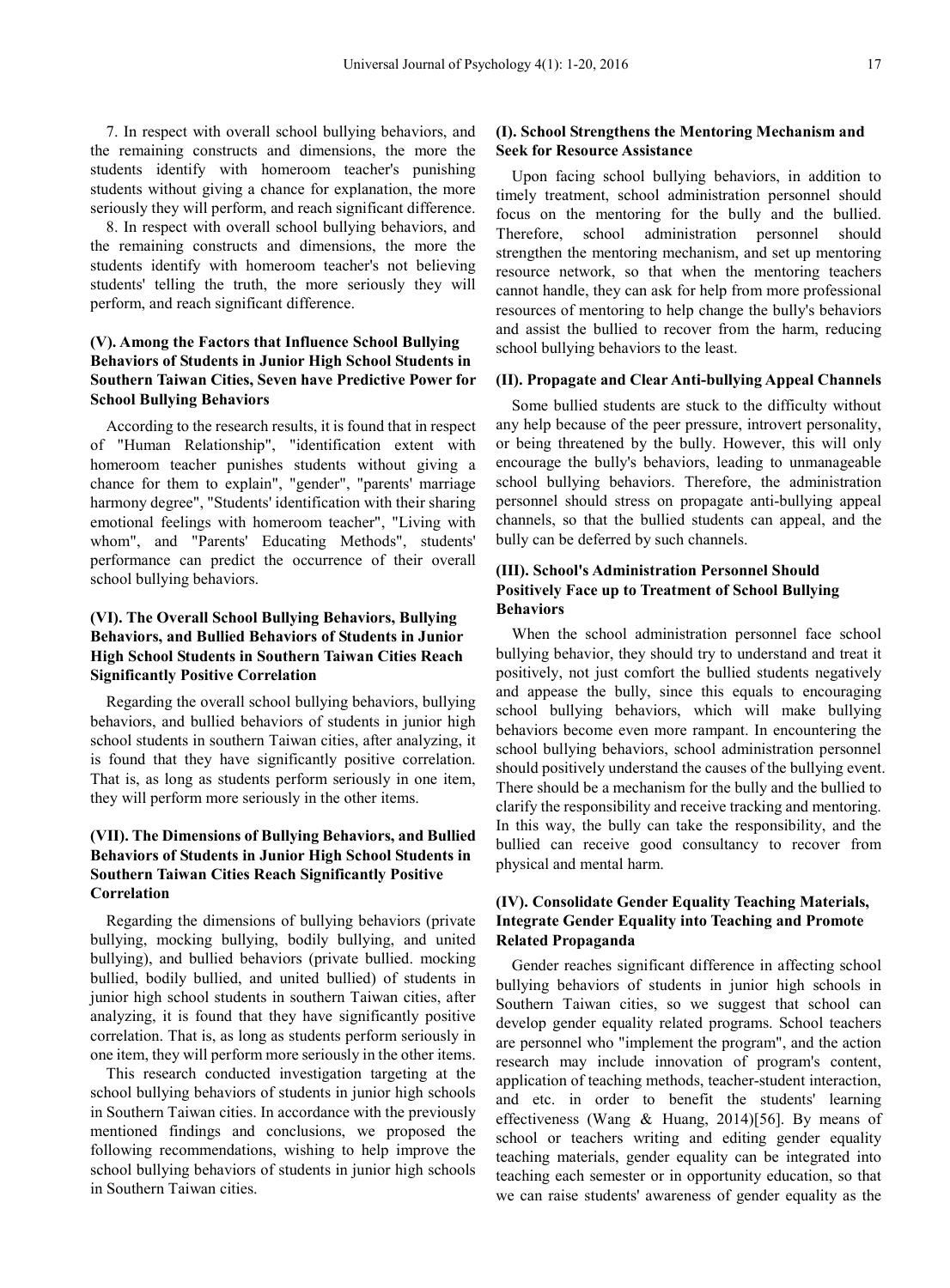point, cultivate concept of gender equality in classroom as the line, and construct gender equality in school as the plane. It is believed that through teaching material design, teaching integration, school promotion, we can raise consciousness of all students in school to respect the opposite sex, which may decrease school bullying caused by gender difference.

#### **(V). Hold More Students' Educational Camps**

Students' human relationship reaches significant difference that influences school bullying behaviors of students in junior high schools in Southern Taiwan cities, so we recommend school to hold students' educational camp to cultivate students' good human relationship. When students have good human relationship, it will be easier for them to establish and maintain friendship. When the individual encounters difficulty in human relationship, it will be hard for him/her to establish friendship, and easy to bully others or get bullied. As a result, quality educational camp will be helpful for students to break through limitation of class peers and expand and set up quality human relationship, so that school bullying behaviors can be decreased.

## **(VI). Made up Little Group in Class**

Human relationship and school work achievement reach significant difference that influences school bullying behaviors of students in junior high schools in Southern Taiwan cities. As the saying that goes, "He that touches pitch shall be defiled", homeroom teacher cam cultivate students' human relationship through class little group. By making use of their valuing peers at this stage, teacher can encourage them to learn from others, which is believed that it can reduce occurrence of school bullying behaviors. In addition, the teacher can consider to use reading therapy program; by means of class shared reading program, students' awareness of anti-bullying can be raised.

## **(VII). Hold Parent-teacher Meetings to Propagate Family Education**

Family structure, family harmonious degree, and parents' educating methods achieve significant difference that influences school bullying behaviors of students in junior high schools in Southern Taiwan cities, so we suggest school hold parent-teacher meetings and propagate the importance of family education. Through this way, parents can understand family's importance in child's growth. In addition, it is expected that parents can have good marital, parent-child, and sibling relationship, and use correct methods to education their children. In regard of the family background factor and home background factor that influence school bullying behaviors, with school's promotion and parents' coordination, children's deviation behaviors and school bulling behaviors will be reduced.

# **(VIII). Enhance Parent-teacher Cooperation, and Carry out Home Visit**

Family structure, family harmonious degree, and parents' educating methods reaches significant difference that

influences school bullying behaviors of students in junior high schools in Southern Taiwan cities. As a result, homeroom teacher can implement family visit. On one hand, they can mentor students via parent-teacher cooperation, understand their family situation to support them when necessary, and propagate the importance of family education by providing correct information. Consequently, strengthening parent-teacher cooperation, and implementing family visit can diminish students' deviation behaviors effectively, and further diminish school bullying behaviors.

# **(IX). Increase Homeroom Teacher's Educating Methods, and Raise Chances for Him/Her to Study or Receive Training, Open Relative Courses and Encourage Teachers to Participate**

Home-room teacher's educating method reaches significant difference that influences school bullying behaviors of students in junior high schools in Southern Taiwan cities. Therefore, the educational authority or school can hold related study & training on homeroom teacher's class operation. Teacher education institutes open credit classes on teachers' educational methods further in-service teachers and future teachers to study and receive training. In addition, schools can cultivate seed teachers for class operation, strengthen knowledge and skills of the homeroom teacher, making every student show their active and lively appearance, raise their sense of group belonging to class and school, so that all can work together to accomplish the overall goals and create a class situation without sense of isolation and squeezing one another. With such measures, we can enhance homeroom teacher's correct concepts and skills, and we expect that, through homeroom teacher's care for the students or share moods with them, we may cultivate quality teacher-student interaction and mutual trust in order to reduce occurrence of. Or, if school bullying behaviors have taken place, through quality teacher-student interaction and mutual trust, homeroom teacher can detect the sign of school bullying behaviors and take measures/actions to prevent them from happening.

# **(X). Homeroom Teacher Should Teach and Control Students Positively, Care for the Students to Cultivate Good Teacher-student Interaction**

Home-room teacher's educating method reaches significant difference that influences school bullying behaviors of students in junior high schools in Southern Taiwan cities. Therefore, if homeroom teacher can operate class positively, occurrence of students' deviation behaviors can be restricted. As we discovered, regarding students as his/her own children, paying more attention to them, and students will keep what teacher inculcates in their mind and even put it into practice. Consequently, developing good teacher-student interaction, together with students' willingness to share their moods and feelings and what takes place in daily life with the teacher, the homeroom teacher can have a clear idea about interaction among students and therefore can prevent bullying problem from occurring. In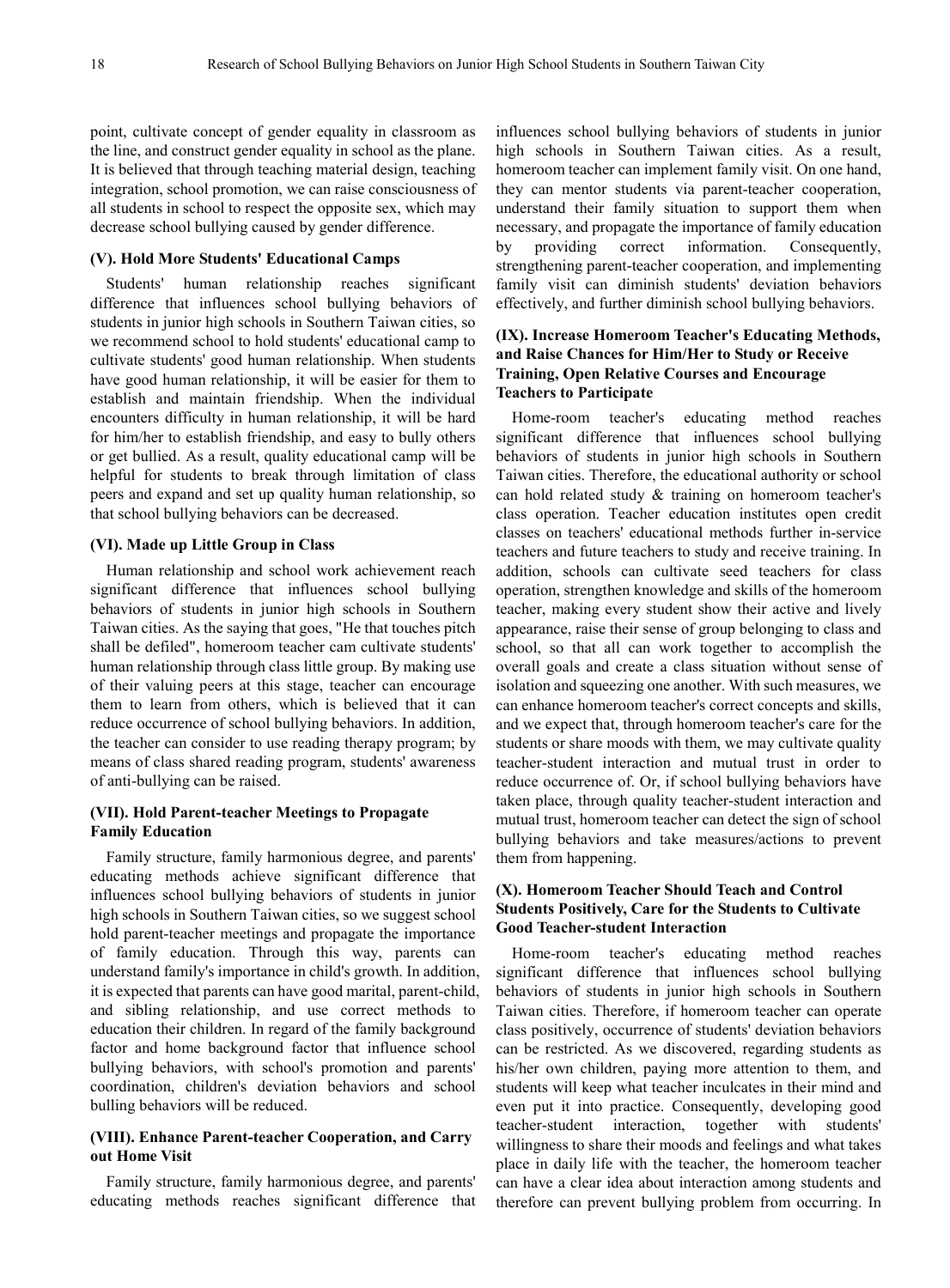the meantime, through 6E innovative teaching strategies, the teacher can integrate formal programs, informal programs, potential programs, and so on in order to bring to a full play his/her verbal modeling, action modeling, and environmental modeling, and have parents, teacher(s), and children embody core value of moral character to set up the characteristic of campus culture with standard of moral character (Wang & Huang, 2014)[56]. In short, for educational workers (particularly the homeroom teacher), if they can teach, manage, and care for students positively, develop good teacher-student interaction, and enhance moral character education, it is deeply believed that school bullying behaviors will decline gradually, and students will be able to learn happily on a friendly campus without bullying.

# **REFERENCES**

- [1] C. Wang, B. Berry, & S. M. Swearer. The critical role of school climate in effective bullying prevention. Theory Into Practice, Vol, 52, No. 4, 296-302, 2013.
- [2] S. Siziya, E. Rudatsikira, & A. S. Muula. Victimization from bullying among school-attending adolescents in grades 7 to 10 in Zambia. Journal of injury and violence research, Vol. 4, No. 1, 30, 2012.
- [3] J. M. Bollmer., et al. Reactions to bullying and peer victimization: Narratives, physiological arousal, and personality. Journal of Research in Personality, Vol. 40,803-828, 2006.
- [4] G. Gini. Bullying as a social process: The role of group membership in students' perception of inter-group aggression at school. Journal of School Psychology, Vol.44, 51-65, 2006.
- [5] M. M. Trofi, & D. P. Farrington. Effectiveness of school-based programs to reduce bullying: A systematic and meta-analytic review. Journal of Experimental Criminology, Vol. 7, No. 1, 27-56, 2011.
- [6] K. S. Berger. Update on bullying at school: Science forgotten?. Developmental review, Vol. 27, No. 1, 90-126, 2007.
- [7] S. N. Georgiou, & P. Stavrinides. Parenting at home and bullying at school. Social psychology of education, Vol. 16, No. 2, 165-179, 2013.
- [8] K. E. Carlyle, & K. J. Steinman. Demographic Differences in the Prevalence, Co ‐ Occurrence, and Correlates of Adolescent Bullying at School. Journal of School Health, Vol. 77, No. 9, 623-629, 2007.
- [9] D. Olweus, & S. P. Limber. Bullying in school: Evaluation and dissemination of the Olweus Bullying Prevention Program. American Journal of Orthopsychiatry, Vol. 80, No. 1, 124-134, 2010.
- [10] K. Rigby. Children and bullying: How parents and educators can reduce bullying at school. Blackwell Publishing, 2008.
- [11] I. Rivers, V. P. Poteat,, N. Noret, & N. Ashurst. Observing bullying at school: The mental health implications of witness

status. School Psychology Quarterly, Vol. 24 , No. 4, 211, 2009.

- [12] D. Bender, & F. Lösel. Bullying at school as a predictor of delinquency, violence and other anti - social behaviour in adulthood. Criminal Behaviour and Mental Health, Vol. 21, No. 2, 99-106, 2011.
- [13] G. M. Glew, M. Y. Fan, W. Katon, & F. P. Rivara, F. P. Bullying and school safety. The Journal of pediatrics, Vol. 152, No. 1, 123-128, 2008.
- [14] M. Nation, A. Vieno, D. D. Perkins, & M. Santinello. Bullying in school and adolescent sense of empowerment: An analysis of relationships with parents, friends, and teachers. Journal of Community & Applied Social Psychology, Vol. 18, No. 3, 211-232, 2008.
- [15] R. Lund, K. K. Nielsen, D. H. Hansen, M. Kriegbaum, D. Molbo, P. Due, & U. Christensen. Exposure to bullying at school and depression in adulthood: a study of Danish men born in 1953. The European Journal of Public Health, Vol. 19, No. 1, 111-116, 2009.
- [16] K. R. Williams, & N. G. Guerra. Prevalence and predictors of internet bullying. Journal of Adolescent Health, Vol. 41, No.6, S14-S21, 2007.
- [17] P. Due, & B. E. Holstein. Bullying victimization among 13 to 15 year old school children: results from two comparative studies in 66 countries and regions. International journal of adolescent medicine and health, Vol. 20, No. 2, 209-222, 2008.
- [18] S. Allison, L. Roeger, & N. Reinfeld-Kirkman. Does school bullying affect adult health? Population survey of health-related quality of life and past victimization. Australian and New Zealand journal of psychiatry, Vol. 43, No. 12, 1163-1170, 2009.
- [19] H. Kartal, & A. Bilgin. Bullying and school climate from the aspects of the students and teachers. Eurasian Journal of Educational Research, Vol. 36, 209-226, 2009.
- [20] R. Thornberg. 'She's Weird!'—The Social Construction of Bullying in School: A Review of Qualitative Research. Children & Society, Vol. 25, No. 4, 258-267, 2011.
- [21] L. A. Beaty, & E. B. Alexeyev. The problem of school bullies: What the research tells us. ADOLESCENCE-SAN DIEGO-, Vol. 43, No. 169, 1, 2008.
- [22] D. Vanderbilt, & M. Augustyn. Bullying and school violence. Nelson Textbook of Pediatrics, 19th ed., online, 2011.
- [23] D. P. Farrington, & M. M. Ttofi. How to reduce school bullying. Victims and Offenders, Vol. 4, No. 4, 321-326, 2009.
- [24] L. Marsh, R. McGee, S. Nada-Raja, & S. Williams. Brief report: Text bullying and traditional bullying among New Zealand secondary school students. Journal of adolescence, Vol. 33, No. 1, 237-240, 2010.
- [25] J. Juvonen, & E. F. Gross. Extending the school grounds?—Bullying experiences in cyberspace. Journal of School health, Vol. 78, No. 9, 496-505, 2008.
- [26] T. Vaillancourt, V. Trinh, P. McDougall, E. Duku, E., L. Cunningham, C. Cunningham, ... & K. Short. Optimizing population screening of bullying in school-aged children. Journal of School Violence, Vol. 9, No. 3, 233-250, 2010.